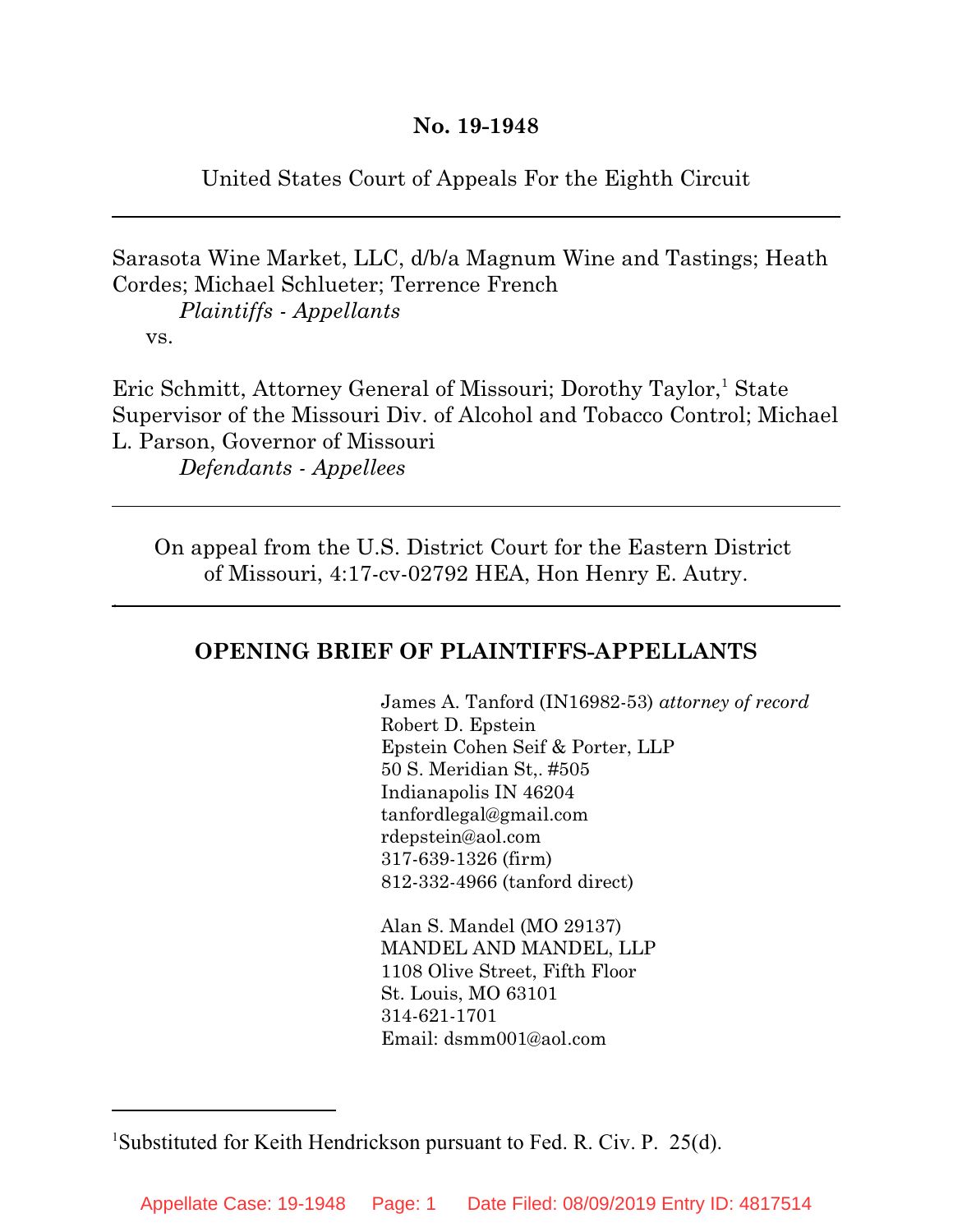#### **SUMMARY OF THE CASE**

Missouri law allows in-state retailers to sell and ship wine to consumers but prohibits out-of-state retailers from doing so. A Florida retailer claims this scheme discriminates against nonresidents in violation of the Commerce and Privileges and Immunities Clauses.

The District Court dismissed the Commerce Clause claim because *Southern Wines & Spirits v. Div. of ATC,* 731 F.3d 799 (8th Cir. 2013), had held that the 21st Amendment trumped the Clause and authorized states to limit liquor sales to residents only. However, *Southern Wines* is no longer good law after *Tenn. Wine & Spirits Retailers Assoc. v. Thomas*, 139 S.Ct. 2449 (2019), leaving the District Court's decision clearly erroneous.

The District Court dismissed the Privileges and Immunities claim on the ground that citizens have no inherent right to sell liquor across state lines. This decision was erroneous because the Clause concerns privileges, not rights. Once Missouri has given its own citizens the privilege to sell liquor, it may not deny that privilege to nonresidents.

Oral argument of 20 minutes per side should be granted because the case involves two constitutional issues.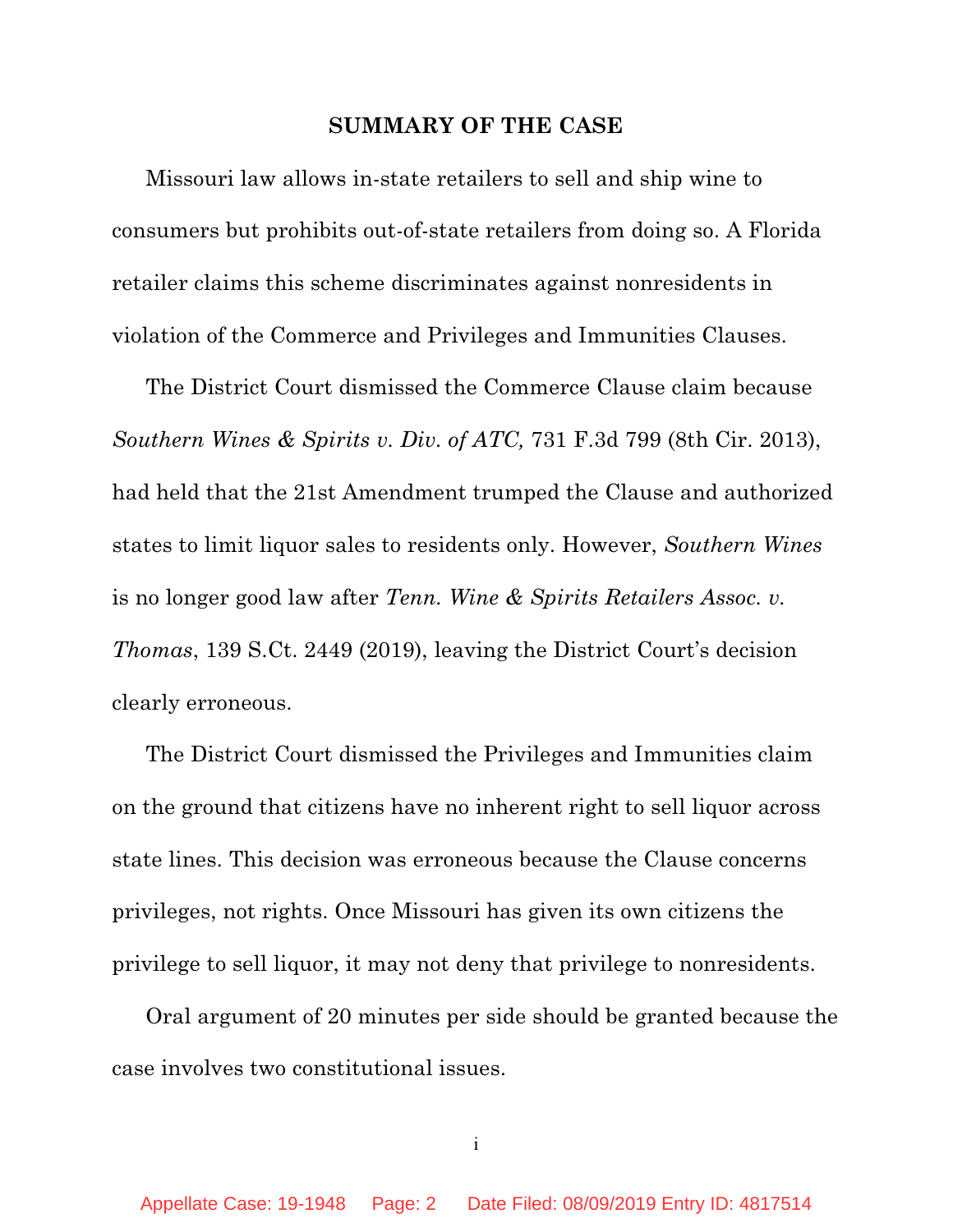## **CORPORATE DISCLOSURE STATEMENT**

Pursuant to FRAP and 8th Cir. Rules 26.1, Sarasota Wine Market, LLC, makes the following disclosure: No parent corporation nor any publicly held corporation owns 10% or more of the stock of Sarasota Wine Market, LLC.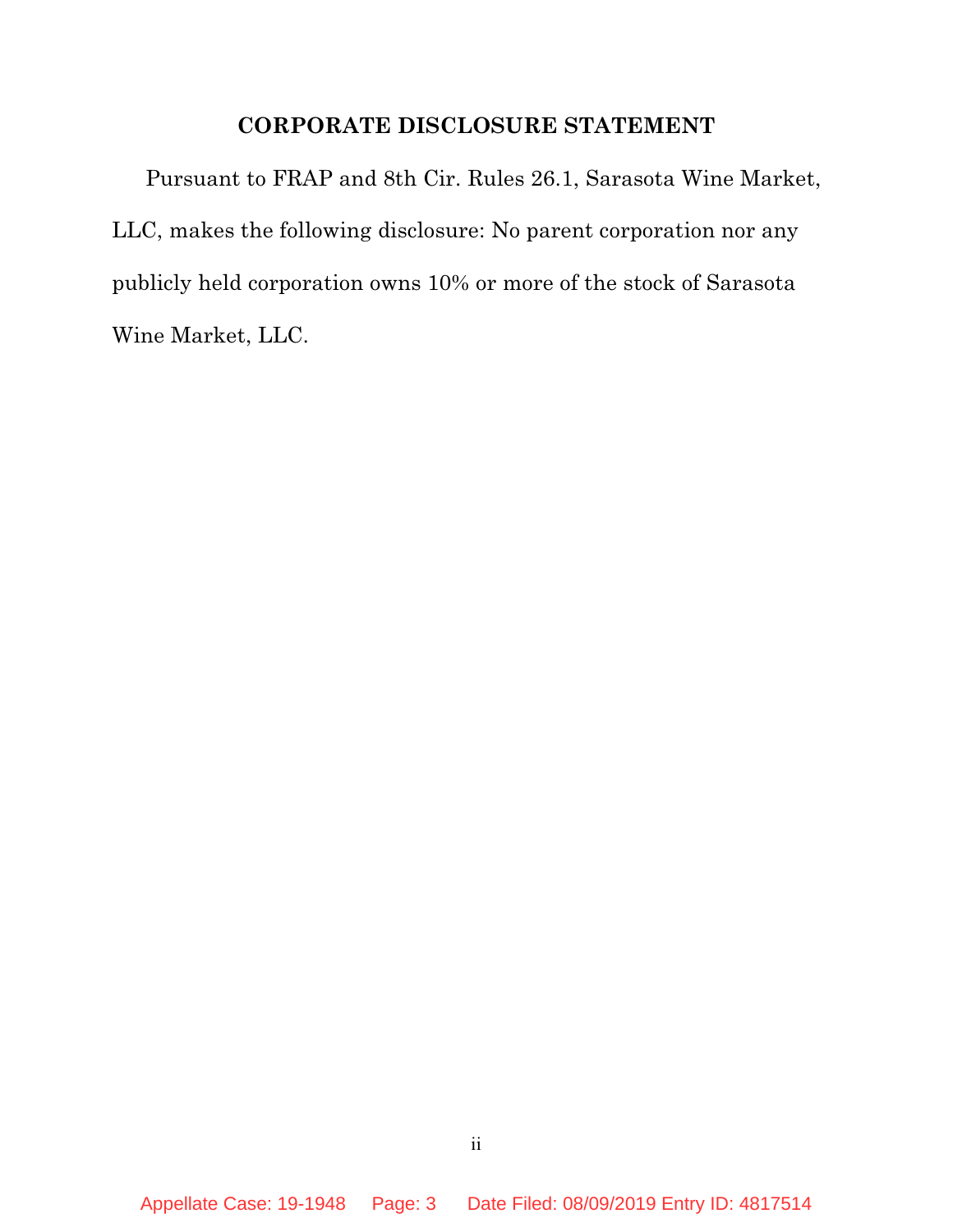# **TABLE OF CONTENTS**

| B. Privileges and Immunities Clause standing  12                                                                                                       |
|--------------------------------------------------------------------------------------------------------------------------------------------------------|
| III. Missouri's ban on interstate sales and delivery of wine  13<br>violates the Commerce Claus and is not authorized by the<br>Twenty-first Amendment |
|                                                                                                                                                        |
|                                                                                                                                                        |
| C. Count I states a valid claim under Tennessee Wine  18<br>that Missouri discriminates against out-of-state retailers                                 |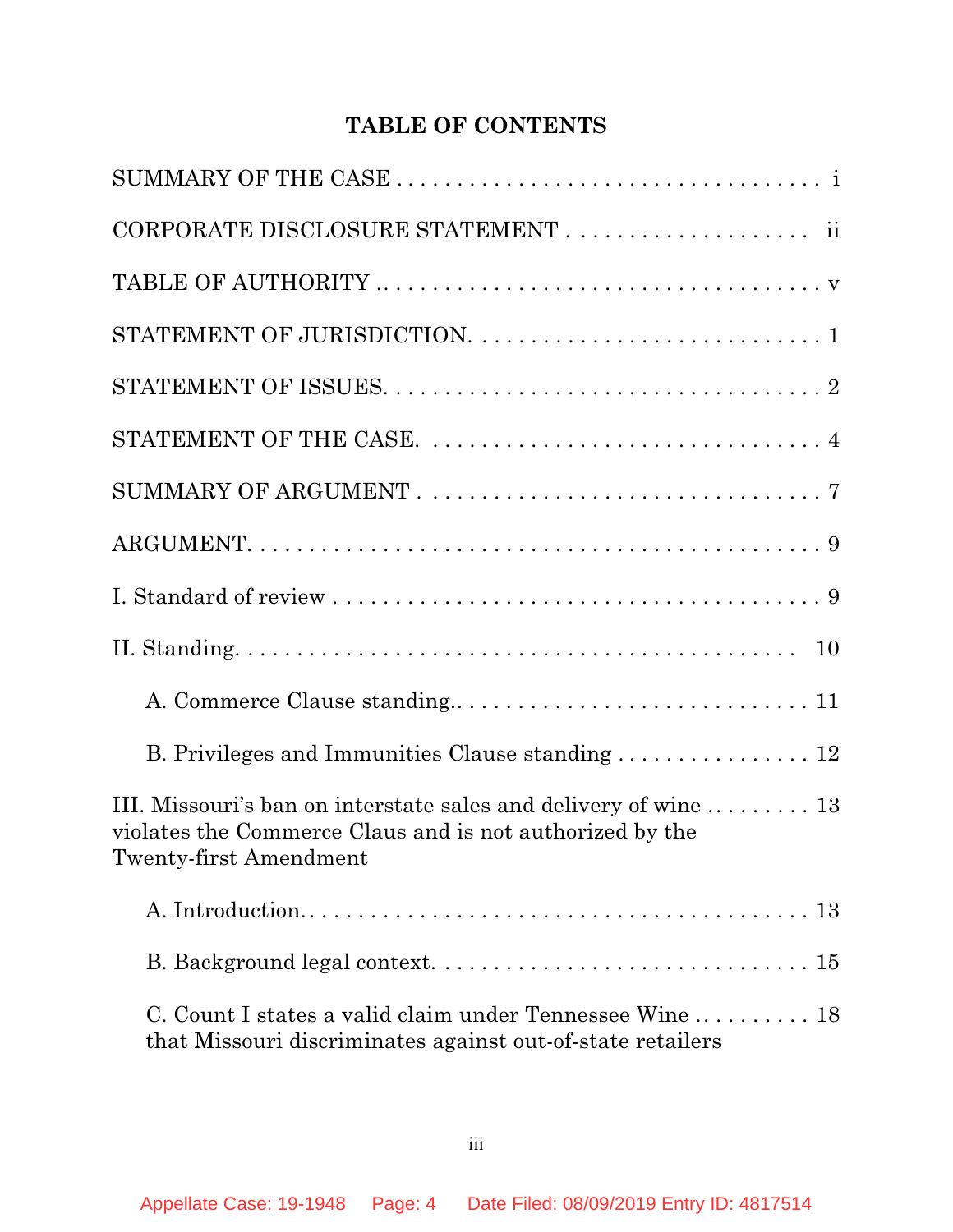| IV. Missouri's ban on nonresidents engaging in the retail $\ldots \ldots \ldots$ 22 |  |
|-------------------------------------------------------------------------------------|--|
| liquor business states a valid claim under the Privileges                           |  |
| and Immunities Clause.                                                              |  |

| STATEMENT THAT BRIEF IS VIRUS-FREE $\ldots \ldots \ldots \ldots \ldots \ldots 26$ |  |
|-----------------------------------------------------------------------------------|--|
|                                                                                   |  |
|                                                                                   |  |
|                                                                                   |  |
|                                                                                   |  |
|                                                                                   |  |
|                                                                                   |  |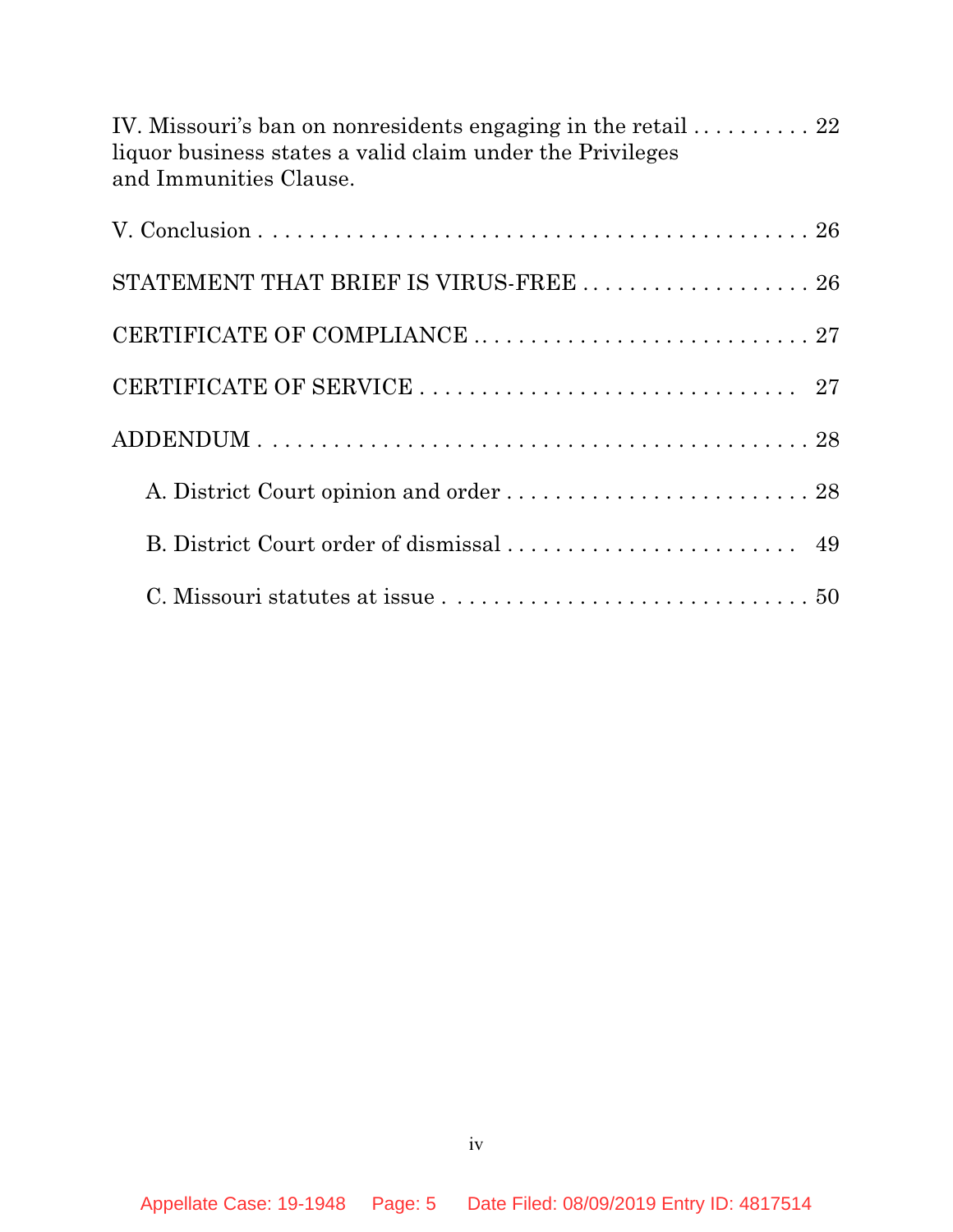# **TABLE OF AUTHORITY**

## *Cases*

| Arnold's Wines v. Boyle, 571 F.3d 185 (2d Cir. 2009) 16                                                         |
|-----------------------------------------------------------------------------------------------------------------|
| Bacchus Imports, Ltd. v. Dias, 468 U.S. 263 (1984) 20                                                           |
| Bell Atlantic Corp. v. Twombly, 550 U.S. 554 (2007) 11                                                          |
| Brown-Forman Dist. Corp. v. N.Y. State Liquor Auth., 19<br>476 U.S. 573 (1986).                                 |
| $C & A Carbone, Inc. v. Town of Clarkstown, N.Y., \ldots \ldots \ldots \ldots \ldots 19$<br>511 U.S. 383 (1994) |
| Carlesen v. GameStop, Inc., 833 F.3d 903 (8th Cir. 2016). 10                                                    |
| City of Clarkson Valley v. Mineta, 495 F.3d 567 (8th Cir. 2007) 10                                              |
| 730 F. Supp. 2d 992 (D.S.D. 2010)                                                                               |
| Cooper v. Tex. Also. Beverage Com'n, 820 F.3d 730 (5th Cir. 2016) 17                                            |
|                                                                                                                 |
|                                                                                                                 |
|                                                                                                                 |
| <i>Lebamoff Enterp. Inc. v. Rauner</i> , 909 F.3d 847 (7th Cir. 2018). $\dots \dots 17$                         |
|                                                                                                                 |
| Milgram Food Stores, Inc. v. Ketchum, 384 S.W.2d 510 (Mo. 1964) $\ldots$ 25                                     |
| Minn. v. Hoeven, 456 F.3d 826 (8th Cir. 2006) 3, 8, 23, 25                                                      |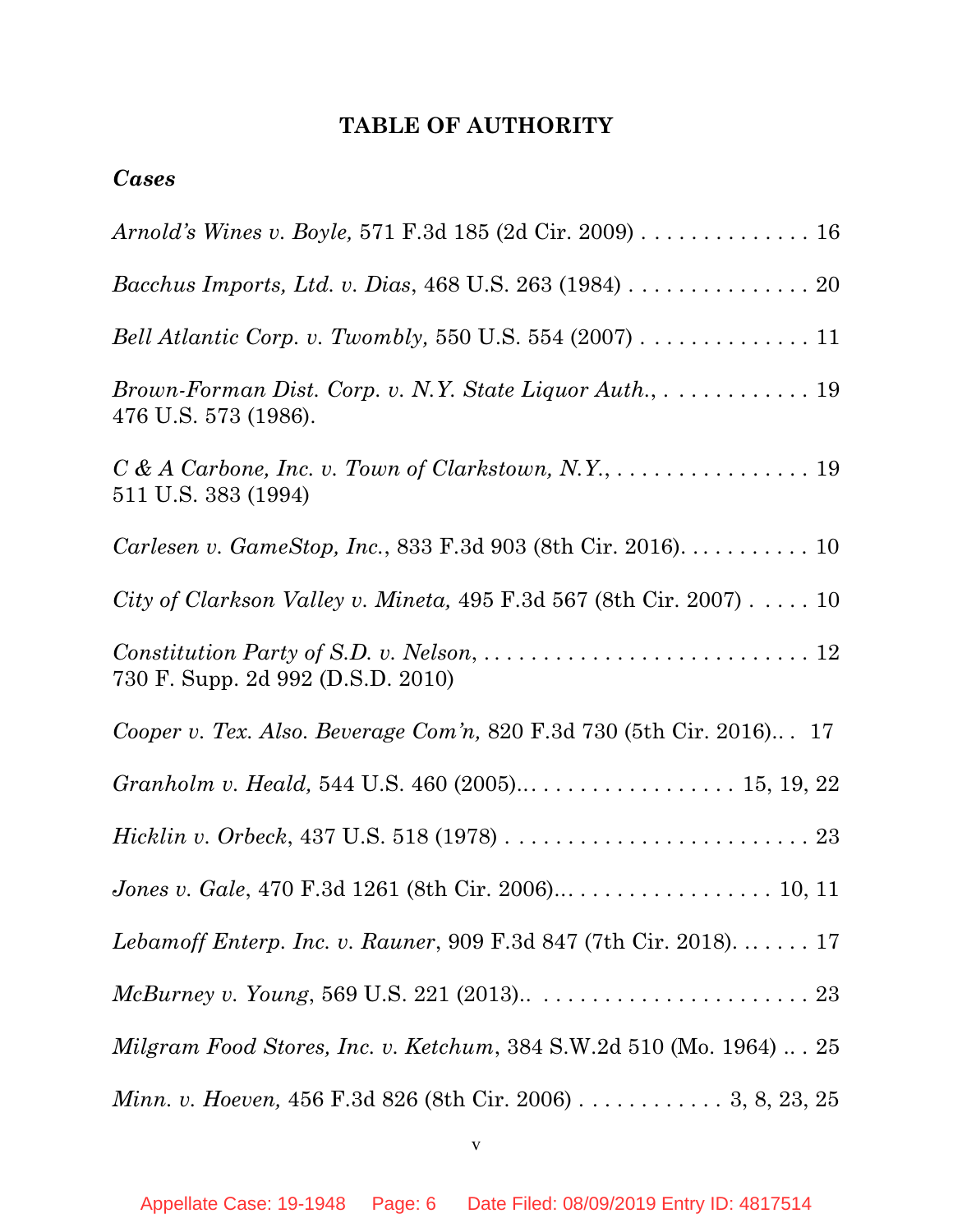| 942 F.2d 281 (4th Cir. 1991)                                                                                           |
|------------------------------------------------------------------------------------------------------------------------|
|                                                                                                                        |
| 526 F.3d 1151 (8th Cir. 2008)                                                                                          |
| S. D. Farm Bureau, Inc. v. Hazeltine, 340 F.3d 583 (8th Cir. 2003).11, 19                                              |
| 731 F.3d 799 (8th Cir. 2013)                                                                                           |
| Steams Serv. Co. v. Wright, 505 S.W.2d 65 (Mo. 1974)  24                                                               |
| Sup. Ct. of N.H. v. Piper, 470 U.S. 274 (1985) $\dots \dots$ 3, 12, 23, 24, 25                                         |
| 139 S.Ct. 2449 (2019)                                                                                                  |
| Tenn. Wine & Spirits Retailers Assoc. v. Byrd, 17<br>883 F.3d 608 (6th Cir. 2018)                                      |
|                                                                                                                        |
| United Bldg. & Const. Trades Council v. City of Camden, $\dots \dots \dots 23$<br>465 U.S. 208 (1984).                 |
|                                                                                                                        |
|                                                                                                                        |
| Weiland v. U.S. Dept. of Health & Hum. Services, E.P.A., $\dots \dots \dots \dots$ 10<br>793 F.3d 949 (8th Cir. 2015). |
| Constitutions, statutes and rules                                                                                      |

U.S. CONST. ART. I, § 8 . . . . . . . . . . . . . . . . . . . . . . . . . . . . 13 and *passim*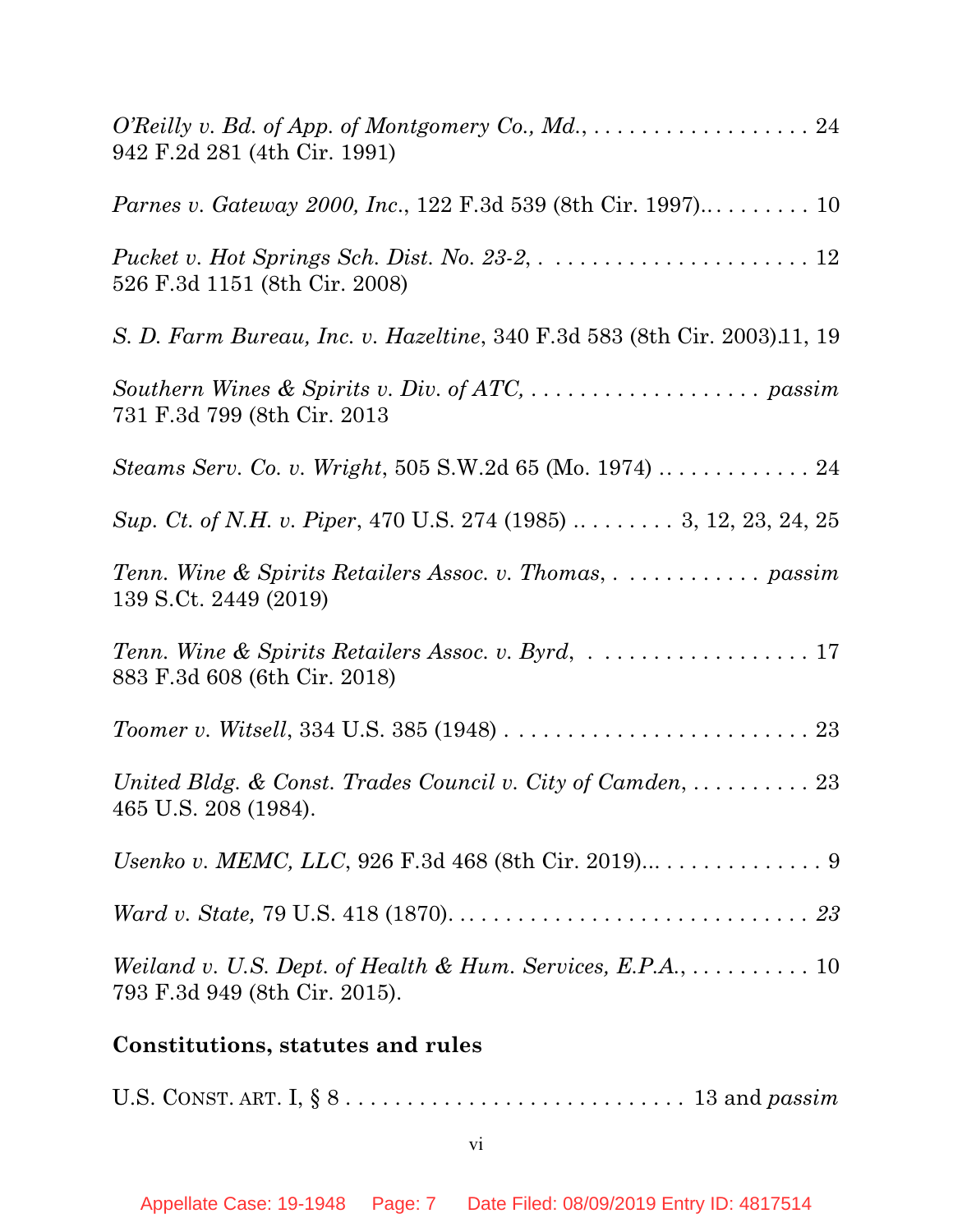# **Other authority**

FTC, Possible Anticompetitive Barriers to E-Commerce: . . . . . . . . . . 15 Wine (2003), https://www.ftc.gov/reports/possible-anticompetitivebarriers-e-commerce-wine.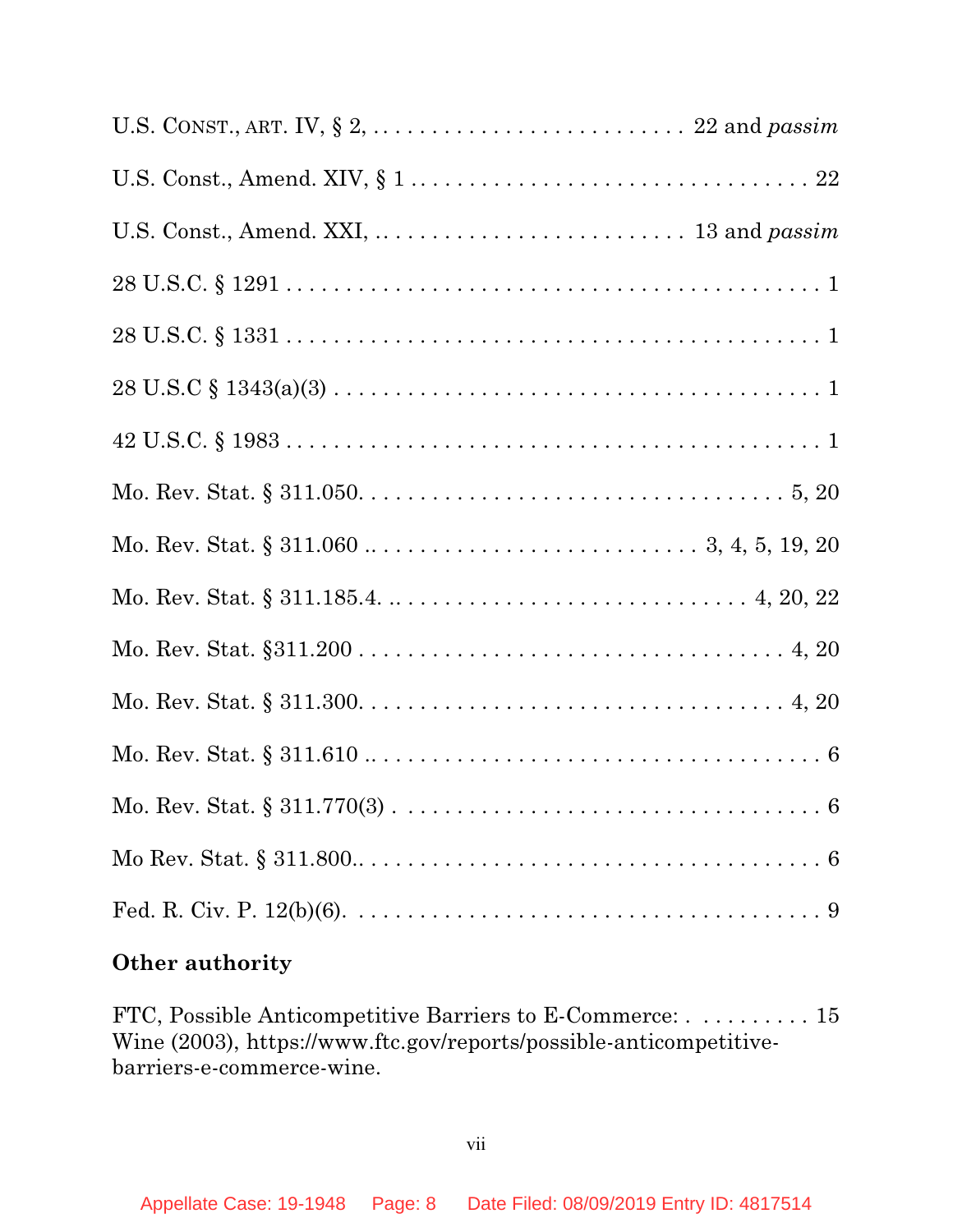#### **STATEMENT OF JURISDICTION**

**1. District court jurisdiction**. Plaintiffs-Appellants brought this action in the Eastern District of Missouri pursuant to 42 U.S.C. § 1983, alleging that the residency requirement for a Missouri wine retailer license violates the Commerce Clause, U.S. CONST. ART. I, § 8, and the Privileges and Immunities Clause, U.S. CONST., ART. IV, § 2. They have sued Missouri officials with responsibility for enforcing the law in their official capacity and seek declaratory and injunctive relief. Am. Compl. J.A. 15 *et seq*. The district court had federal-question jurisdiction pursuant to 28 U.S.C. §§ 1331 and 1343(a)(3), which confer original jurisdiction on federal district courts to hear suits alleging the violation of rights and privileges rising under the U.S. Constitution and laws.

**2. Court of appeals jurisdiction**. The Court of Appeals has jurisdiction pursuant to 28 U.S.C. § 1291. This is an appeal from a final order dismissing the complaint and disposing of all claims in the district court. Order, J.A. 46.

**3. Filing dates**. On March 29, 2019, the District Court entered an opinion and final order dismissing the complaint. J.A. 28 *et seq.* On April 25, 2019, the plaintiffs filed a notice of appeal. J.A. 47.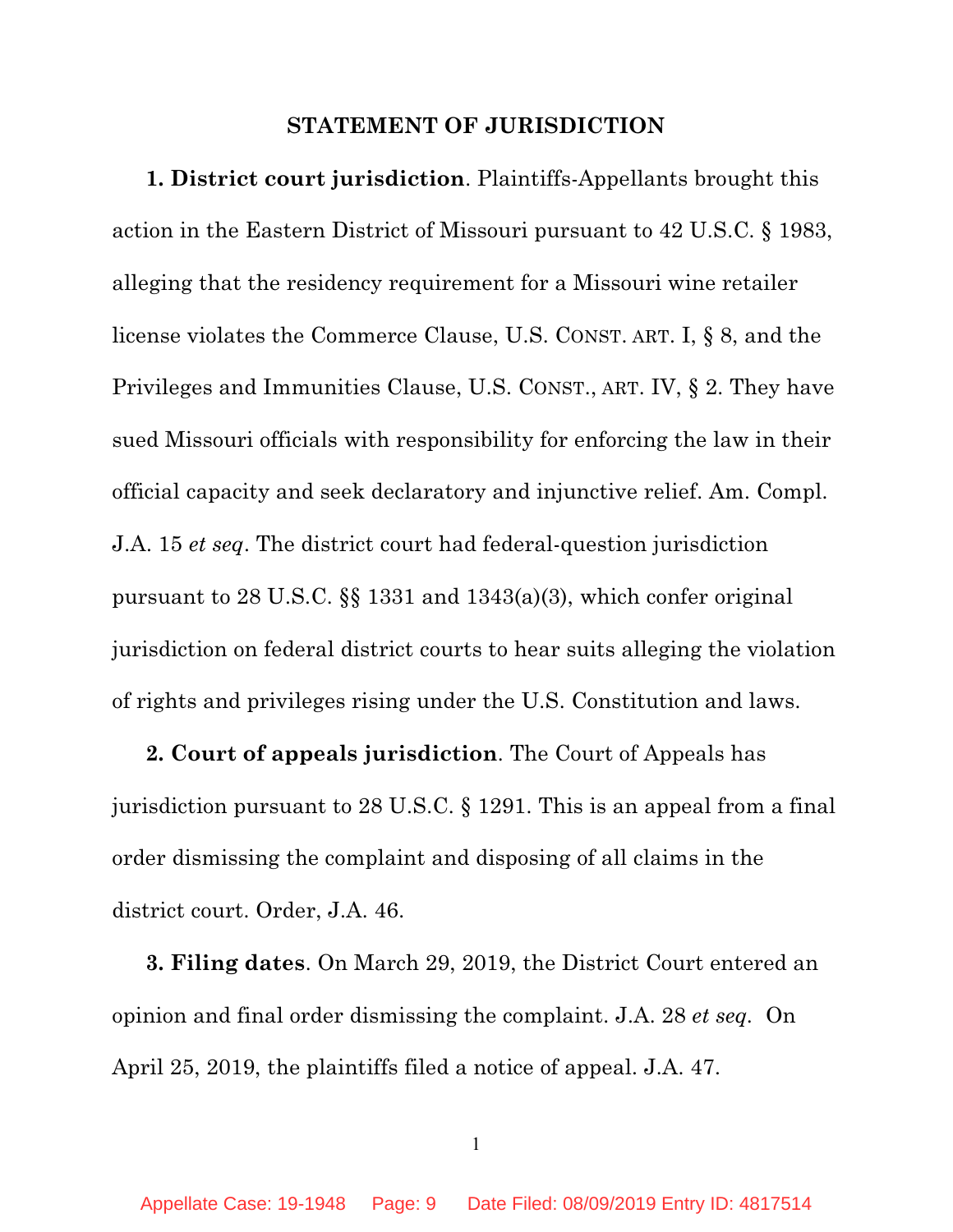**4. Appeal from final order.** This appeal is from a final order dismissing the complaint in its entirety that disposed of all claims in the District Court.

#### **STATEMENT OF ISSUES**

The Amended Complaint (J.A. 15 *et seq*.) asserts that Missouri's law prohibiting nonresidents from selling and delivering wine to consumers in Missouri violates the dormant Commerce Clause and the Privileges and Immunities Clause. The District Court dismissed both claims under Rule 12(b)(6), and those rulings are the subject of this appeal.

1. The first issue is whether the Amended Complaint sufficiently pleads a violation of the Commerce Clause by alleging that Missouri retailers may ship wine to consumers but out-of-state retailers may not. The validity of this statutory scheme turns on whether state laws regulating liquor retailers are subject to the Clause's nondiscrimination rule or exempt from it because of the Twenty-first Amendment.

a. The most apposite case is *Tenn. Wine & Spirits Retailers Assoc. v. Thomas*, 139 S.Ct. 2449 (2019).

b. The most important Eighth Circuit case is *Southern Wines & Spirits v. Div. of ATC*, 731 F.3d 799 (8th Cir. 2013), the efficacy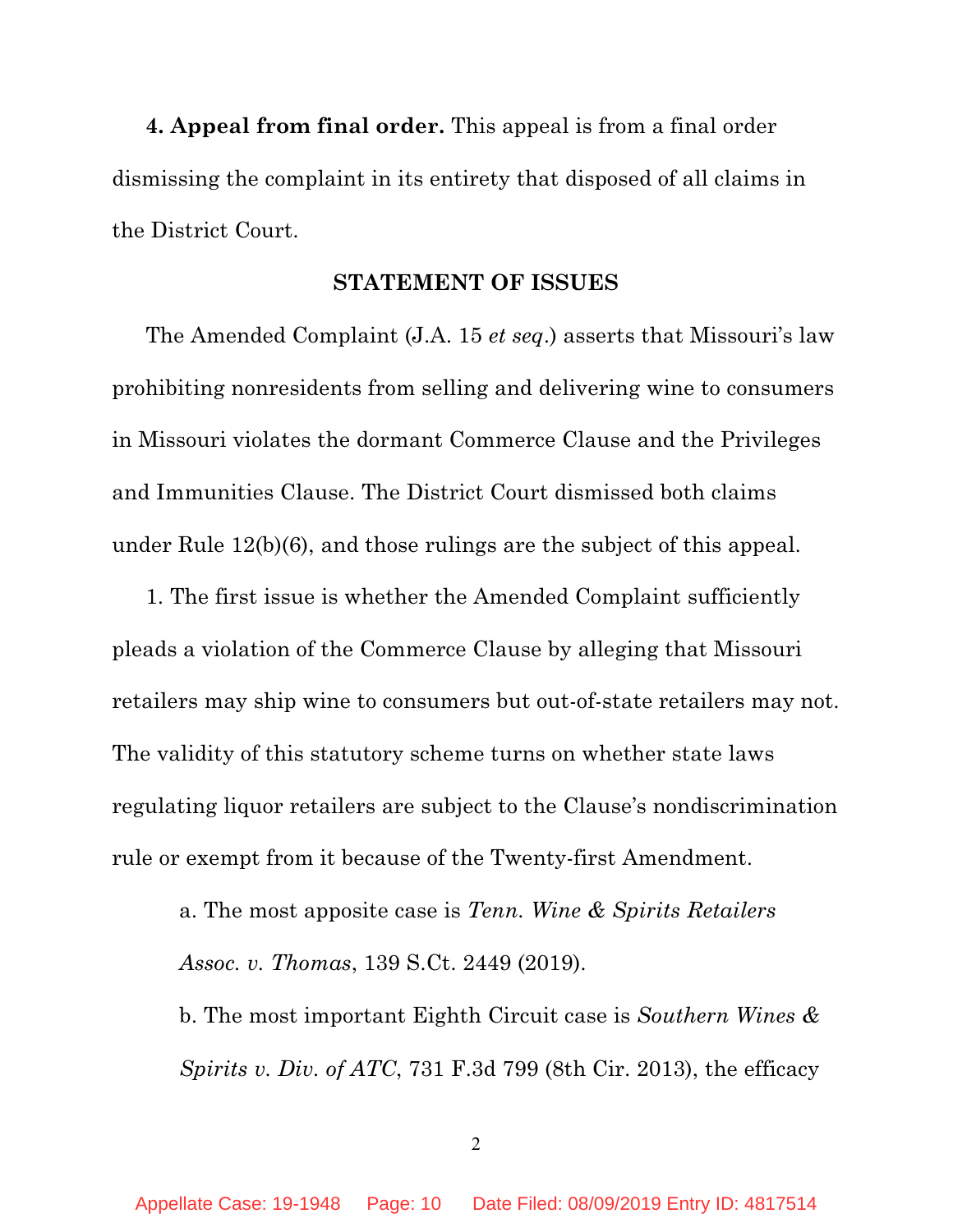of which has been placed in doubt by the *Tenn. Wine & Spirits* decision.

c. Two constitutional provisions are involved: the Commerce Clause, U.S. CONST., ART. I, § 8, and the Twenty-first Amendment, U.S. CONST., AMEND. XXI, § 2.

d. The statute being challenged is Mo. Rev. Stat. § 311.060(1), reprinted *infra* at 50.

2. The second issue is whether the Amended Complaint sufficiently pleads a violation of the Privileges and Immunities Clause by alleging that Missouri will issue licenses to sell and ship wine only to its own citizens and will not issue them to nonresidents. The validity of this residency restriction turns on whether engaging in the liquor business is subject to the Clause like other occupations, or whether it is exempt because of the Twenty-first Amendment. There are no direct precedents.

a. The most apposite case is *Sup. Ct. of N.H. v. Piper*, 470 U.S. 274, 280-81 (1985).

b. The most relevant Eighth Circuit case is *Minn. v. Hoeven,* 456 F.3d 826, 834 (8th Cir. 2006)*.*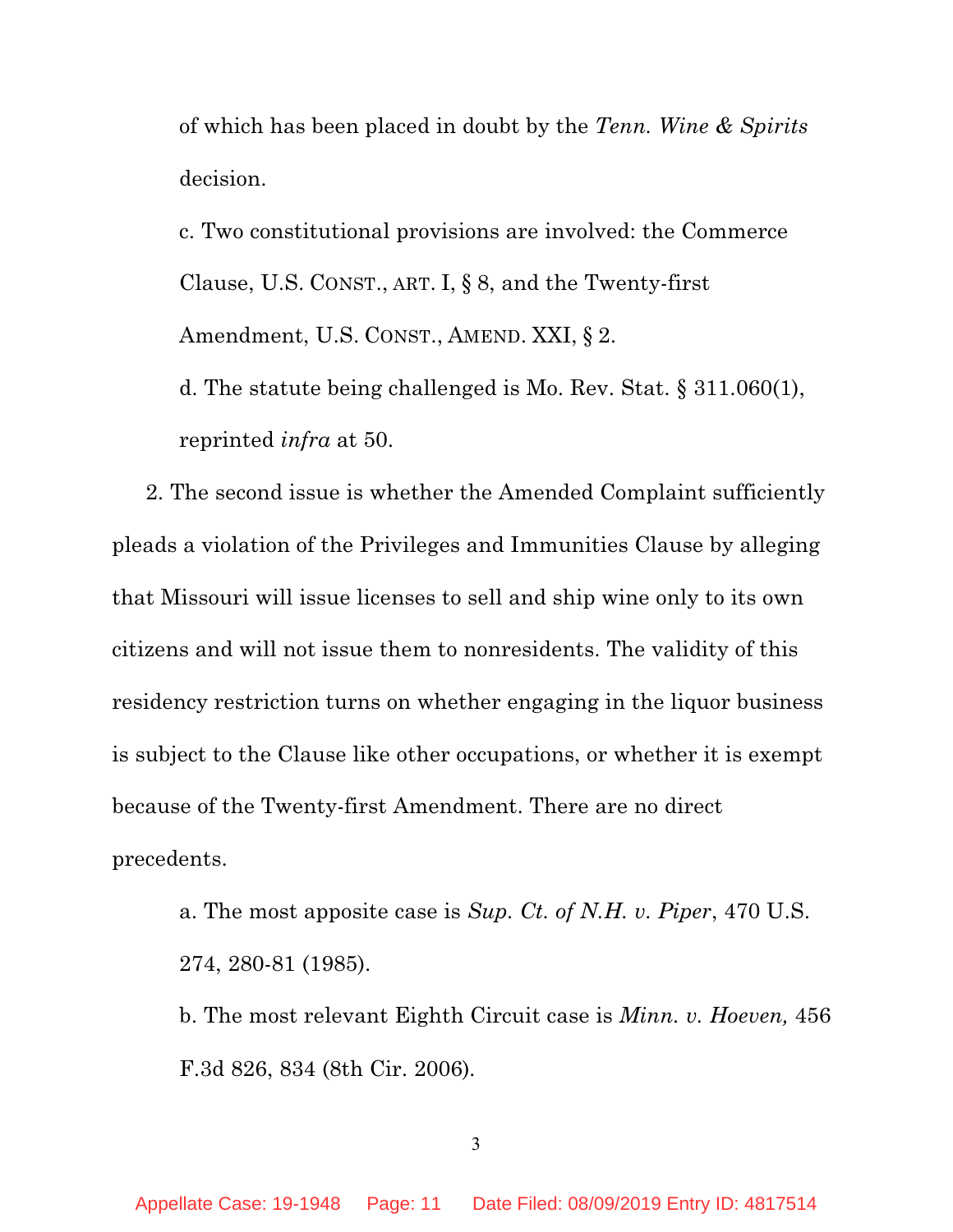c. The constitutional provision involved is the Privileges and Immunities Clause, U.S. CONST., ART. IV.<sup>2</sup>

d. The statute being challenged is Mo. Rev. Stat. § 311.060(1), reprinted *infra* at 50.

Case law under both Clauses holds that even if a liquor law is discriminatory, it may nevertheless be upheld if the State proves that it is reasonably necessary to advance a legitimate state interest. However, this issue is not before the court at this stage because such a showing requires concrete evidence, and no evidentiary record has yet been developed.

## **STATEMENT OF THE CASE**

**1. Facts.** A Missouri retailer may obtain a retail package liquor license under Mo. Rev. Stat. §311.200.1 that allows it to sell and deliver wine to consumers throughout the state, Mo. Rev. Stat. § 311.300.2, and may use a common carrier to make those deliveries. Mo. Rev. Stat. § 311.185.4. Am. Compl., ¶¶ 14-16, J.A. 18-19. An out-of-state retailer may not obtain this permit because it is reserved for Missouri citizens

<sup>2</sup>There is a different Privileges or Immunities Clause in the 14th Amendment which is not at issue.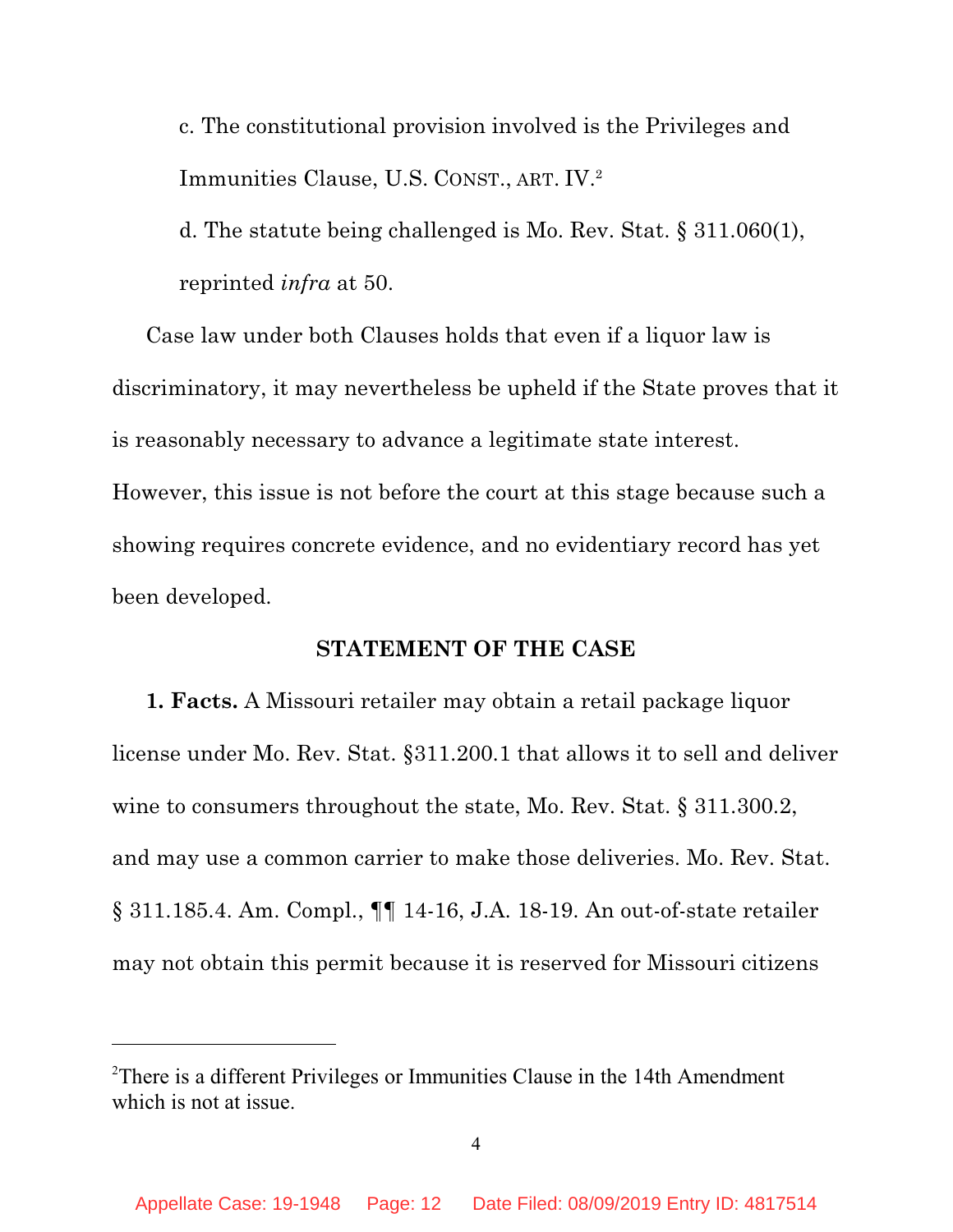only, Mo. Rev. Stat. § 311.060.1, and it may not ship wine into the state without such a permit. Mo. Rev. Stat. § 311.050. Am. Compl. ¶¶ 16-18, J.A. 19.

Sarasota Wine Market is a Florida wine retailer who has potential customers who live in Missouri. It cannot ship wine to them because of the law and has lost sales and profits as a result. Am. Compl.¶¶ 5, 25- 26, J.A. 17, 20. Heath Cordes is a Florida resident who makes his living as a wine merchant but cannot practice his occupation in Missouri because of the law. Am. Compl. ¶ 6, J.A. 17. He has potential customers in Missouri, including those who live in Florida part of the year, but cannot ship wine to them. Am. Compl. ¶¶ 30-34, J.A. 21-22. These plaintiffs do not seek to sell wine without a Missouri license and would obtain one if it were available, and would comply with other state regulations. Am. Compl. ¶¶ 8, 27, 37, J.A. 18, 20, 22.

Michael Schlueter and Terrence French are Missouri wine consumers who would like to be able to obtain wines from out-of-state sources, especially wines that are unavailable from Missouri retailers. They have tried to order wines from out-of-state sources but have been unable to complete these transactions because they are illegal under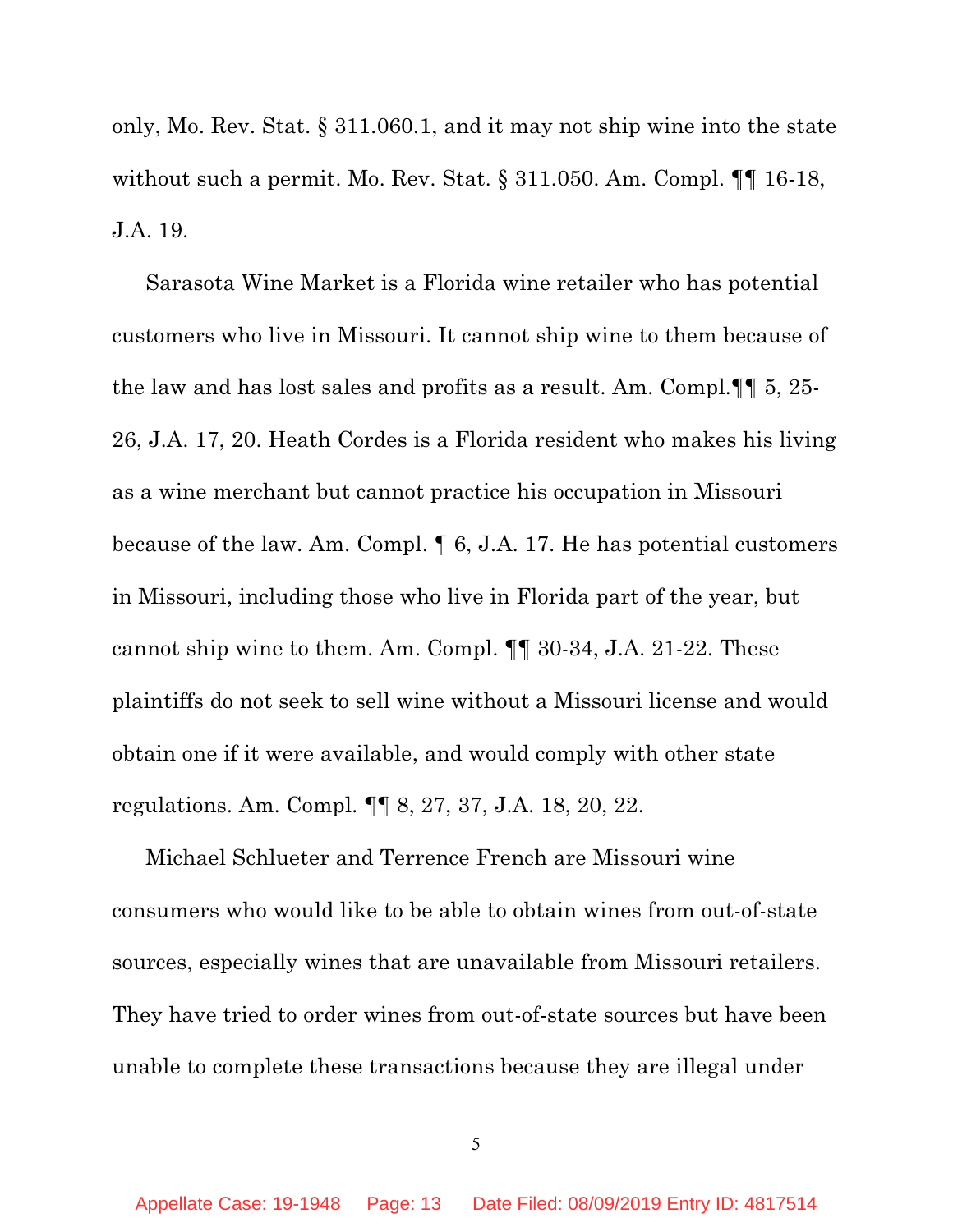Missouri law. Am. Compl. ¶¶ 3-4, 19-26, J.A. 16-17, 19-20.

Defendant Dorothy Taylor is the State Supervisor of the Missouri Division of Alcohol and Tobacco Control, which is charged with enforcing Missouri liquor control laws, including the ones challenged in this lawsuit. Mo. Rev. Stat. § 311.610(1). Defendant Eric Schmitt is the Attorney General, who is also charged with enforcing the liquor control laws. Mo. Rev. Stat. §§ 311.770(3), 311.800. Defendant Michael L. Parson is the Governor of Missouri with supervisory responsibility for the enforcement of liquor laws. Mo. Rev. Stat. § 311.610(2).

**2. Procedural history**. The case was filed on November 29, 2017. The State filed a motion to dismiss the complaint, which was granted on June 26, 2018 for lack of standing, but the District Court gave plaintiffs leave to file an amended complaint. Dkt. 35. The amended complaint was filed June 28, 2018. Dkt. 36. The State again filed a motion to dismiss on July 12, 2018. Dkt. 37. On March 29, 2019, the District Court issued a final opinion and order. It found that plaintiffs had adequately pled standing, but dismissed the amended complaint for failure to state a claim upon which relief could be granted. J.A. 28 *et seq*. All plaintiffs filed a joint notice of appeal on April 25, 2019. J.A. 47.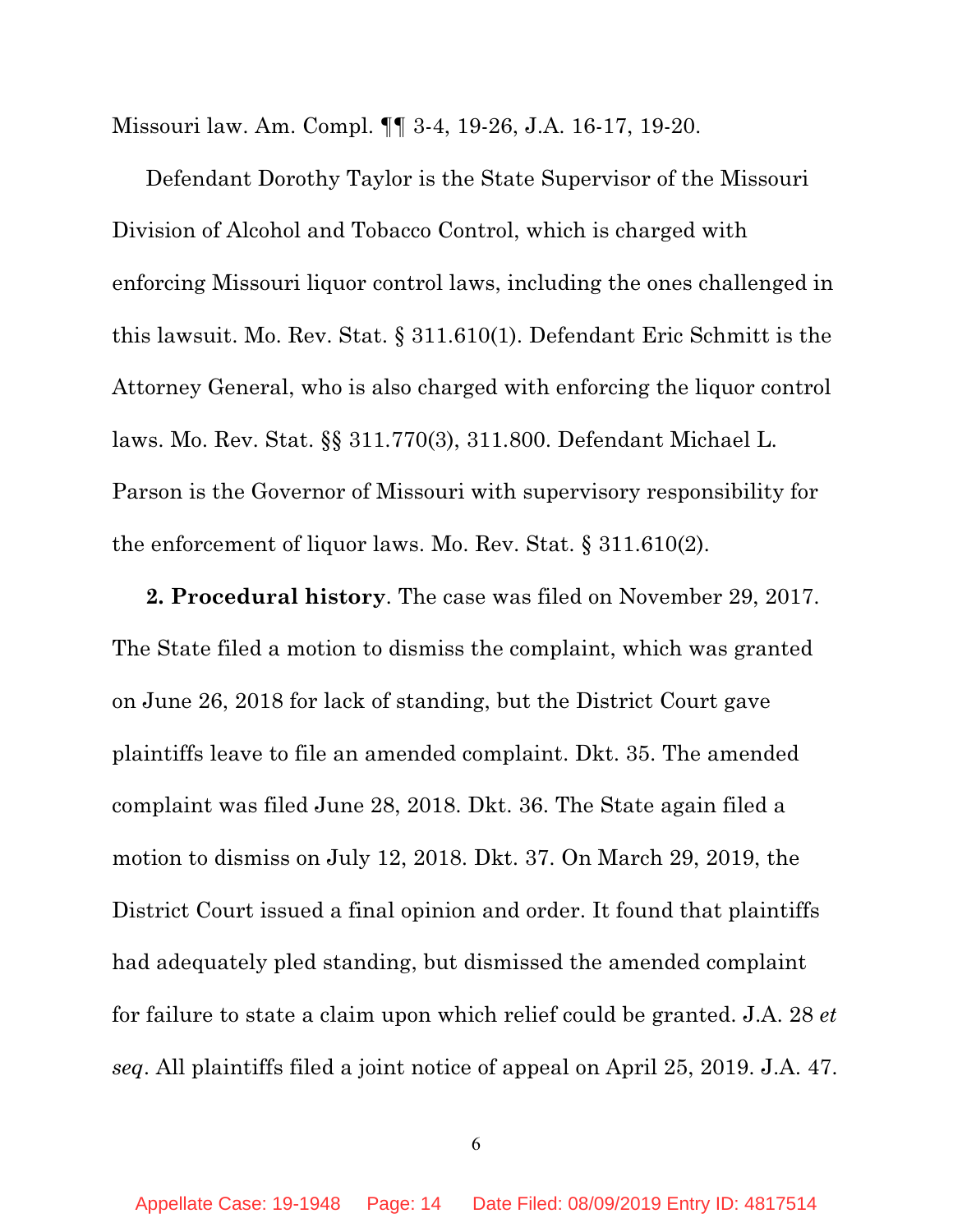**3. Rulings presented for review**. The District Court held that plaintiffs' Commerce Clause claim was barred as a matter of law by *Southern Wines & Spirits v. Div. of ATC*, 731 F.3d 799 (8th Cir. 2013). It relied on the holding in *Southern Wines* that the Commerce Clause only prohibits discrimination against out-of-state wine producers, not against other kinds of out-of-state wine sellers such as wholesalers and retailers. Opinion, *infra* 40-45, J.A. 38-43. It held that plaintiffs' Privileges and Immunities Clause claim was barred as a matter of law because engaging in the liquor business is not a natural right protected by the Clause, but it did not address whether access to a state-created license was protected. Opinion, *infra* 45-48, J.A. 43-45.

### **SUMMARY OF ARGUMENT**

1. *Commerce Clause*. Missouri allows its own retailers to sell wine over the Internet and deliver it to consumers' homes, but prohibits outof-state retailers from doing so. Plaintiffs contend this statutory scheme violates the nondiscrimination principle of the dormant Commerce Clause. The District Court dismissed this count of the amended complaint because this Circuit had previously held that the nondiscrimination principle did not apply to laws regulating liquor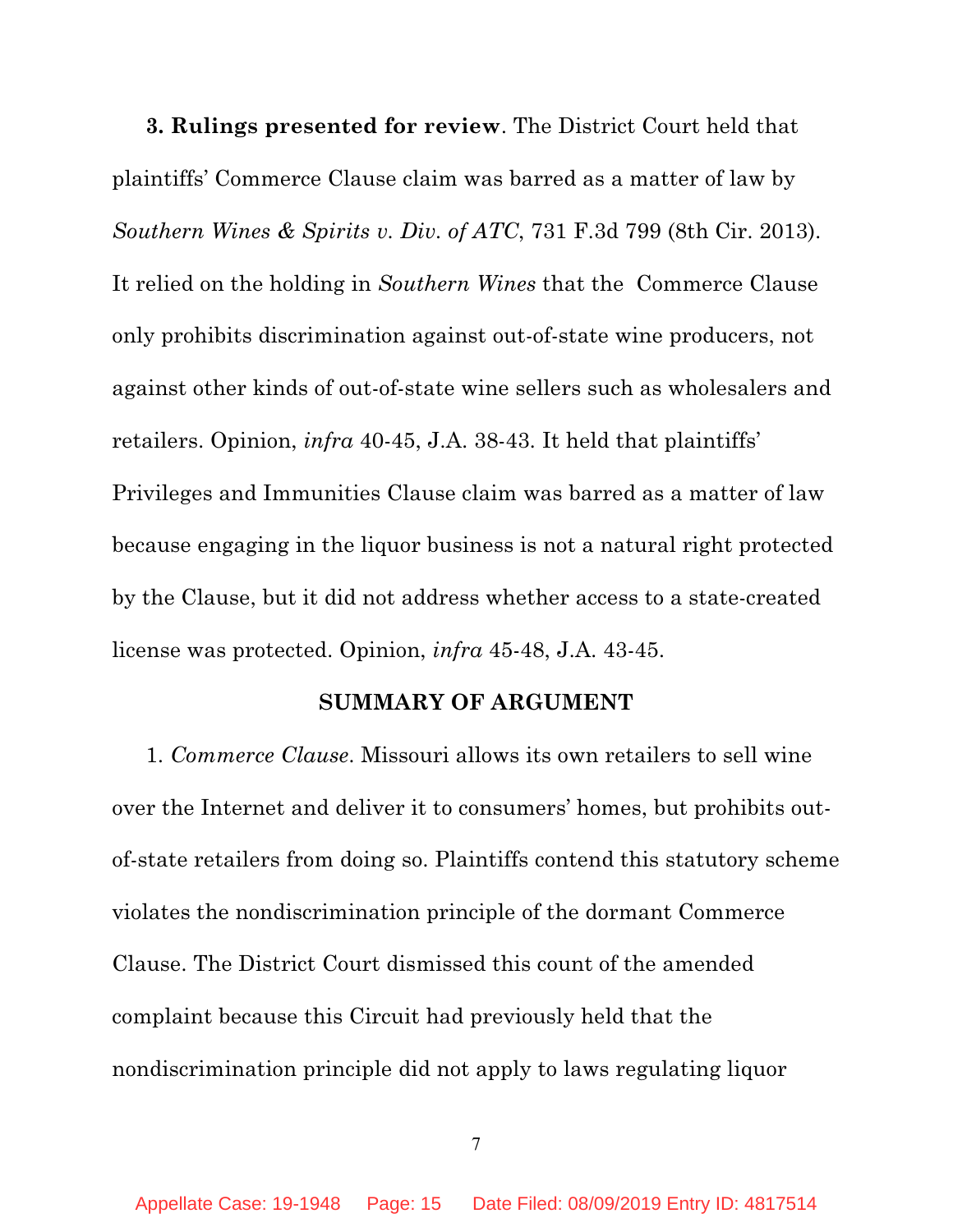retailers, which were protected by the Twenty-first Amendment.

Shortly after the District Court's decision, the Supreme Court decided *Tenn. Wine & Spirits Retailers Assoc. v. Thomas*, and ruled to the contrary that state laws regulating liquor retailers were subject to the nondiscrimination principle. Discriminatory laws are unconstitutional unless the State can prove with concrete evidence that the discrimination is necessary to protect public health and safety. The contrary authority relied on by the District Court is therefore no longer good law. The case should be remanded so it can proceed to the evidentiary phase under the standards set by the Supreme Court.

2. *Privileges and Immunities*. The Missouri legislature has given its own citizens the privilege to obtain licenses to engage in the liquor business, but has denied that privilege to nonresidents. This discriminatory scheme violates the Privileges and Immunities Clause by denying nonresidents the opportunity to engage in a lawful trade or profession in Missouri upon the same terms as citizens, unless the State can prove that discrimination is reasonably necessary to advance the state's interests. *Minnesota v. Hoeven,* 456 F.3d 826, 834 (8th Cir. 2006). The District Court dismissed this count of the amended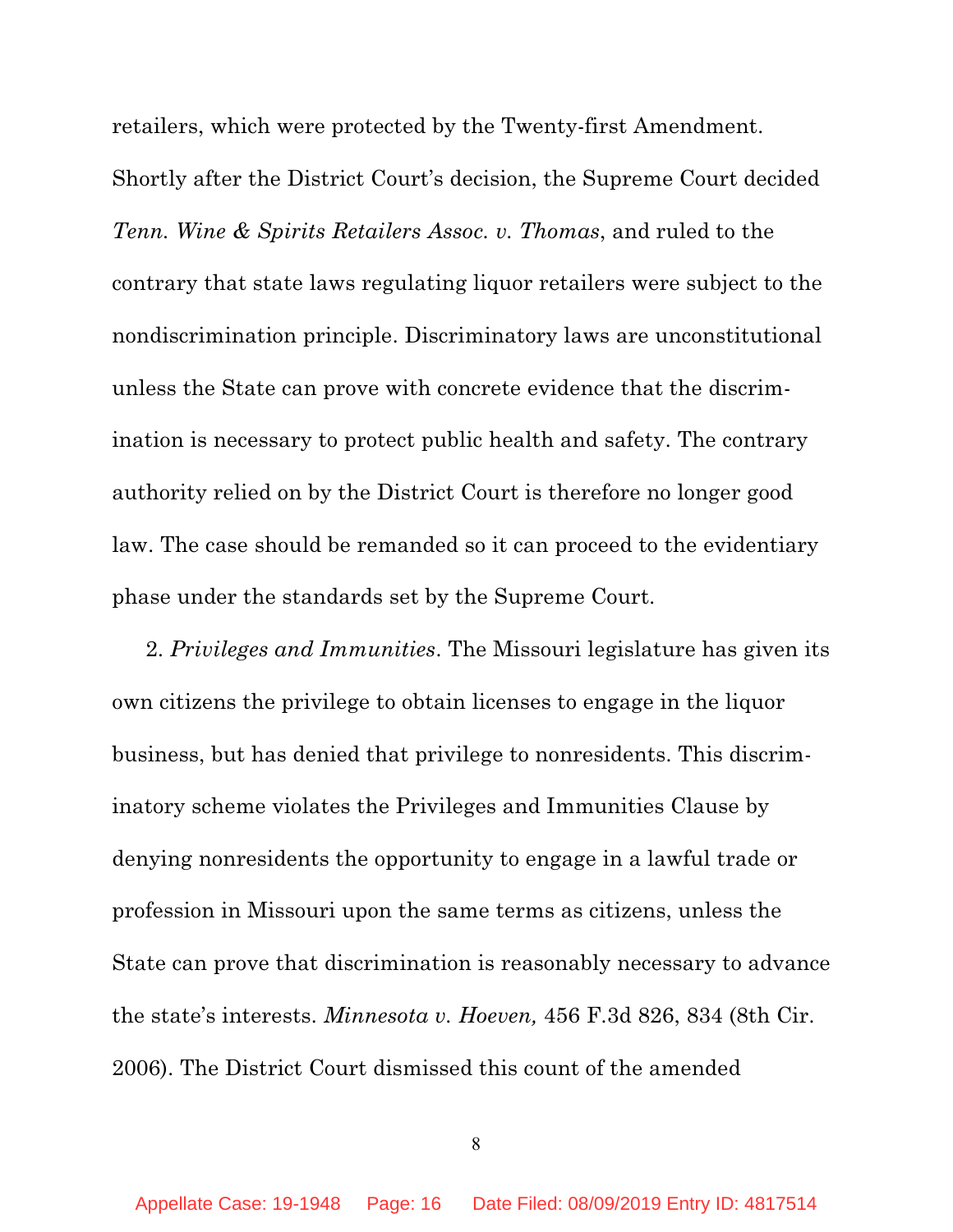complaint, finding that engaging in the liquor business was not protected by the Clause because there is no "right" to engage in the liquor business. This was an erroneous basis for dismissing the complaint because the Privileges and Immunities Clause protects privileges, not rights. The District Court cited no authority suggesting that once a state allows its own citizens to sell liquor under the terms of a permit, it can deny that privilege to nonresidents. The case should be remanded so it can proceed to the evidentiary stage under the standards set by this Circuit in *Minnesota v. Hoeven*.

#### **ARGUMENT**

#### **I. Standard of review**

This is an appeal from the dismissal of the amended complaint pursuant to Fed. R. Civ. P. 12(b)(6). The court of appeals reviews the district court's decision *de novo,* assuming all factual allegations are true and construing all reasonable inferences in favor of the nonmoving party. *Usenko v. MEMC, LLC*, 926 F.3d 468, 472 (8th Cir. 2019).

To survive a 12(b)(6) motion, a claim must merely be plausible on its face. This is a lenient standard that strongly disfavors dismissal at this early stage. Only if it appears "beyond doubt" that the plaintiffs can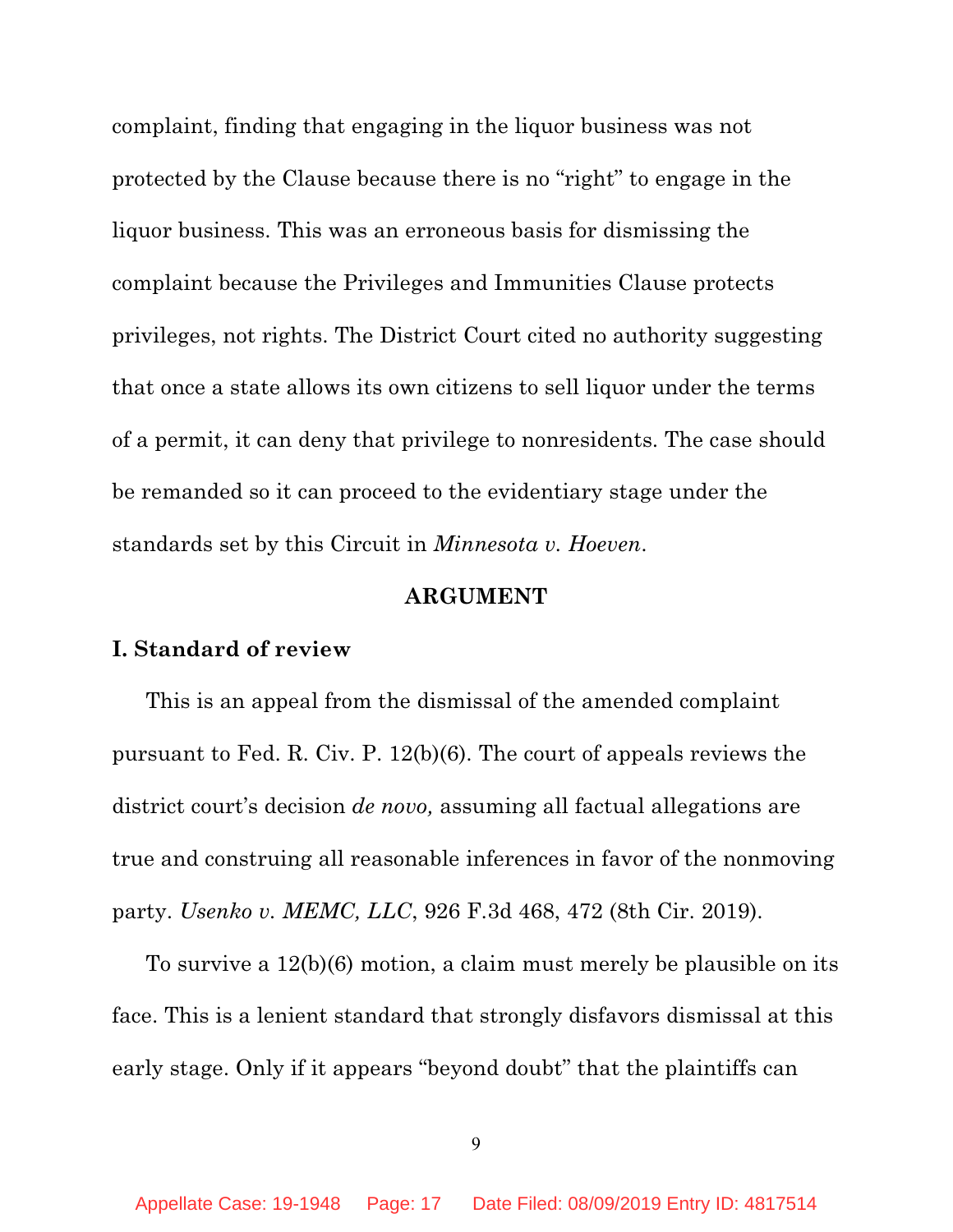prove no set of facts to support their claims should the motion be granted. A complaint should not be dismissed merely because the court doubts that the plaintiffs will ultimately prevail. Dismissal is reserved for the unusual case in which a plaintiff includes allegations that show on the face of the complaint that there is some insuperable bar to relief. *Parnes v. Gateway 2000, Inc*., 122 F.3d 539, 546 (8th Cir. 1997).

### **II. Standing**

Standing is jurisdictional and plaintiffs bear the burden of establishing standing regardless of whether the defendants raise the issue. *City of Clarkson Valley v. Mineta,* 495 F.3d 567, 569 (8th Cir. 2007). This threshold inquiry normally requires an evaluation of (1) injury, (2) causation, and (3) redressability. *Id.* At the pleading stage, general allegations of standing suffice. *Weiland v. U.S. Dept. of Health & Hum. Services, E.P.A.*, 793 F.3d 949, 954 (8th Cir. 2015). The case may be dismissed only if it appears beyond doubt that plaintiffs will be unable to establish it. *Carlesen v. GameStop, Inc.*, 833 F.3d 903, 908 (8th Cir. 2016). When there are multiple plaintiffs, jurisdiction is established if any one has standing; the standing of other plaintiffs is immaterial. *Jones v. Gale*, 470 F.3d 1261, 1265 (8th Cir. 2006).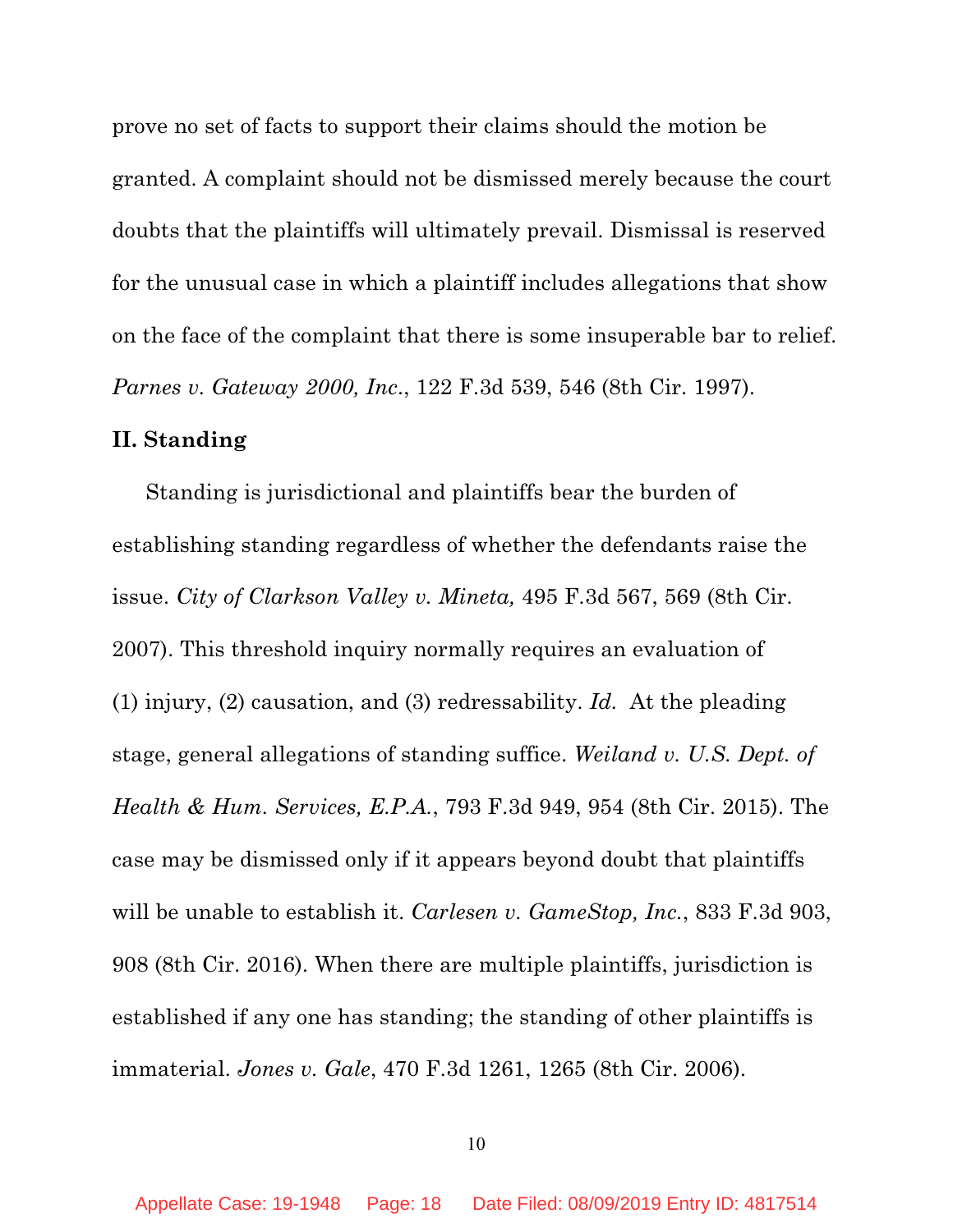#### **A. Commerce Clause standing**

When a commercial transaction is disrupted by state law, both the seller and buyer have suffered an injury that supports standing to bring a Commerce Clause challenge. *S. D. Farm Bureau, Inc. v. Hazeltine*, 340 F.3d 583, 592 (8th Cir. 2003). Mr. Schlueter alleges that he attempted to buy wine over the Internet from three specific out-ofstate retailers, but was refused because Missouri makes interstate shipping illegal. Am. Compl. ¶20, J.A. 19. Mr. French makes a similar allegation. Am. Compl. ¶¶ 3, 23, J.A. 16, 20. Sarasota Wine Market alleges Schlueter and other Missouri residents have tried to buy wine from it and have it shipped, but that it cannot fill those orders because interstate shipping to Missouri is unlawful, and that it has suffered economic harm in the form of lost sales and profits. Am. Compl. ¶26, J.A. 20. These allegations meet the requirement of Fed. R. Civ. P  $8(a)(2)$  for a short and plain statement that establishes standing  $-$  a concrete and particularized injury (interrupted sales and lost profits) that was caused by the state law being challenged. *See Jones v. Gale*, 470 F.3d at 1265. A complaint does not need to set out detailed factual allegations. *Bell Atlantic Corp. v. Twombly,* 550 U.S. 554, 556 (2007).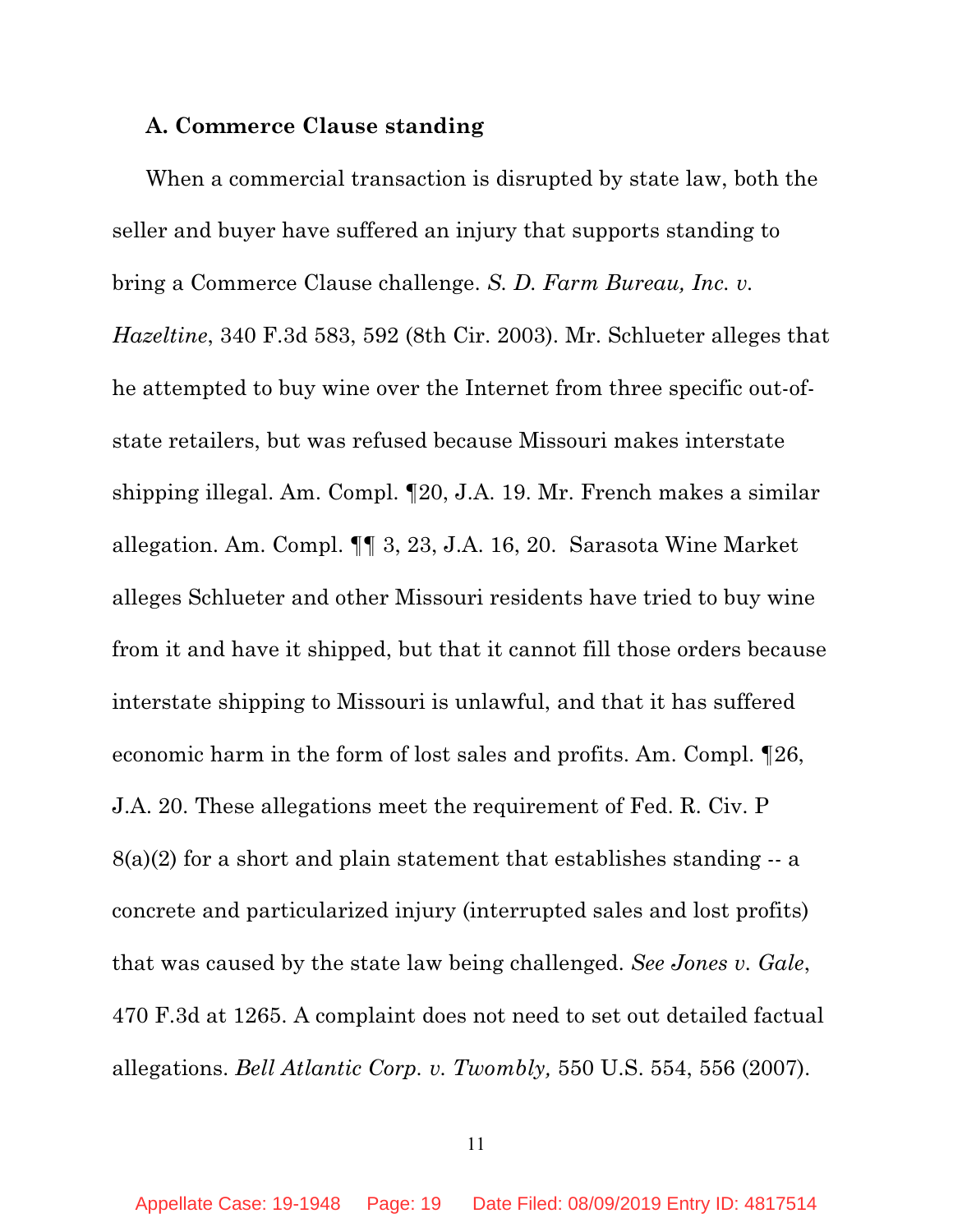The harm is redressable because the court has the power to declare the law unconstitutional and enjoin Missouri officials to extend to out-ofstate retailers the same privilege to sell and ship directly to consumers it currently gives in-state retailers. Am. Compl. ¶¶3, 27, J.A. 16, 20.

## **B. Privileges and Immunities Clause standing**

When a nonresident is barred from obtaining a license to practice a profession, which is available to residents, the nonresident has suffered an injury that supports standing to bring a Privileges and Immunities Clause claim. *See N.H. Sup. Ct. v. Piper,* 470 U.S. at 275-76. The nonresident does not need to submit an application and be denied if doing so would be futile. *See Constitution Party of S.D. v. Nelson*, 730 F. Supp. 2d 992, (D.S.D. 2010) (nonresident may challenge residency requirement without submitting application), *citing Pucket v. Hot Springs Sch. Dist. No. 23-2*, 526 F.3d 1151, 1162 (8th Cir. 2008) (plaintiff has standing even if they have failed to take administrative steps if it would have been futile). Heath Cordes alleges that he cannot obtain a retail wine license that is available to Missouri residents because he is a nonresident, and he has been economically harmed in the form of lost business as a consequence. Am. Compl. ¶¶ 32, 34, 35,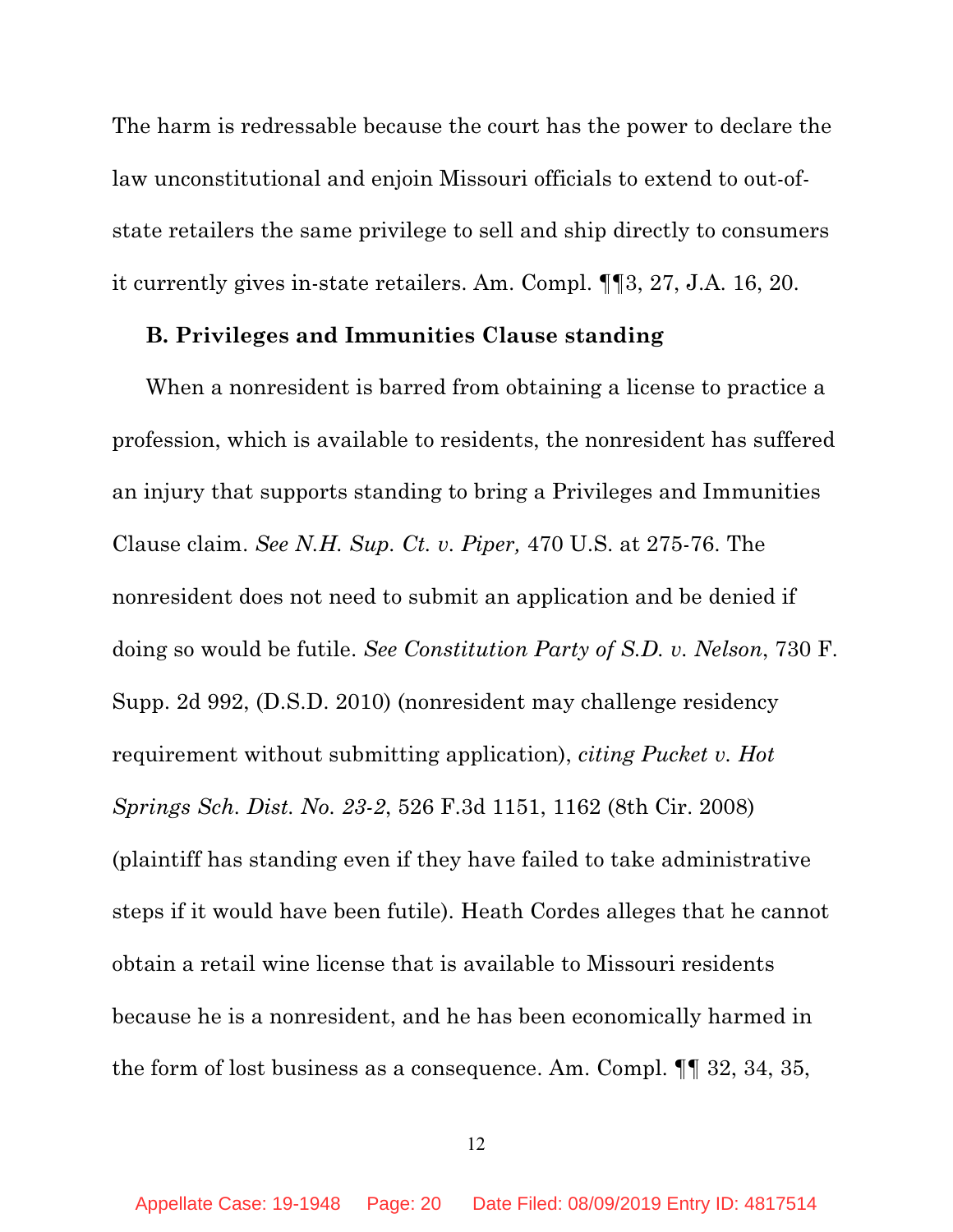J.A. 21-22. He alleges that the harm has been caused by Missouri's law which makes nonresidents ineligible for licenses. Am. Compl. §§ 32, 34, 36, J.A. 21-22. This injury is redressable because the court has the power to declare the law unconstitutional and enjoin Missouri officials to extend to nonresidents the same privilege to apply for and obtain liquor licenses it currently gives in-state retailers.

# **III. Missouri's ban on interstate sales and delivery of wine violates the Commerce Claus and is not authorized by the Twenty-first Amendment**

## **A. Introduction**

Missouri prohibits out-of-state retailers from selling and delivering wine to Missouri consumers but allows its own in-state retailers to do so. Count I of the complaint asserts that this difference in treatment violates the nondiscrimination principle of the dormant Commerce Clause. <sup>3</sup> The District Court dismissed this claim on the ground that Section 2 of the Twenty-first Amendment<sup>4</sup> immunizes state laws

<sup>&</sup>lt;sup>3</sup>"The Congress shall have the Power to... regulate Commerce ... among the several states." U.S. CONST., ART. I, § 8, cl. 2. Although phrased as an affirmative grant of power to Congress, the Supreme Court has long held that this Clause also prohibits state laws that unduly restrict interstate commerce. *Tenn. Wine & Spirits Retailers Assoc. v. Thomas*, 139 S.Ct at 2459.

<sup>&</sup>lt;sup>4"</sup>The transportation or importation into any State ... for delivery or use therein of intoxicating liquors, in violation of the laws thereof, is hereby prohibited." U.S. CONST., AMEND. XXI, § 2.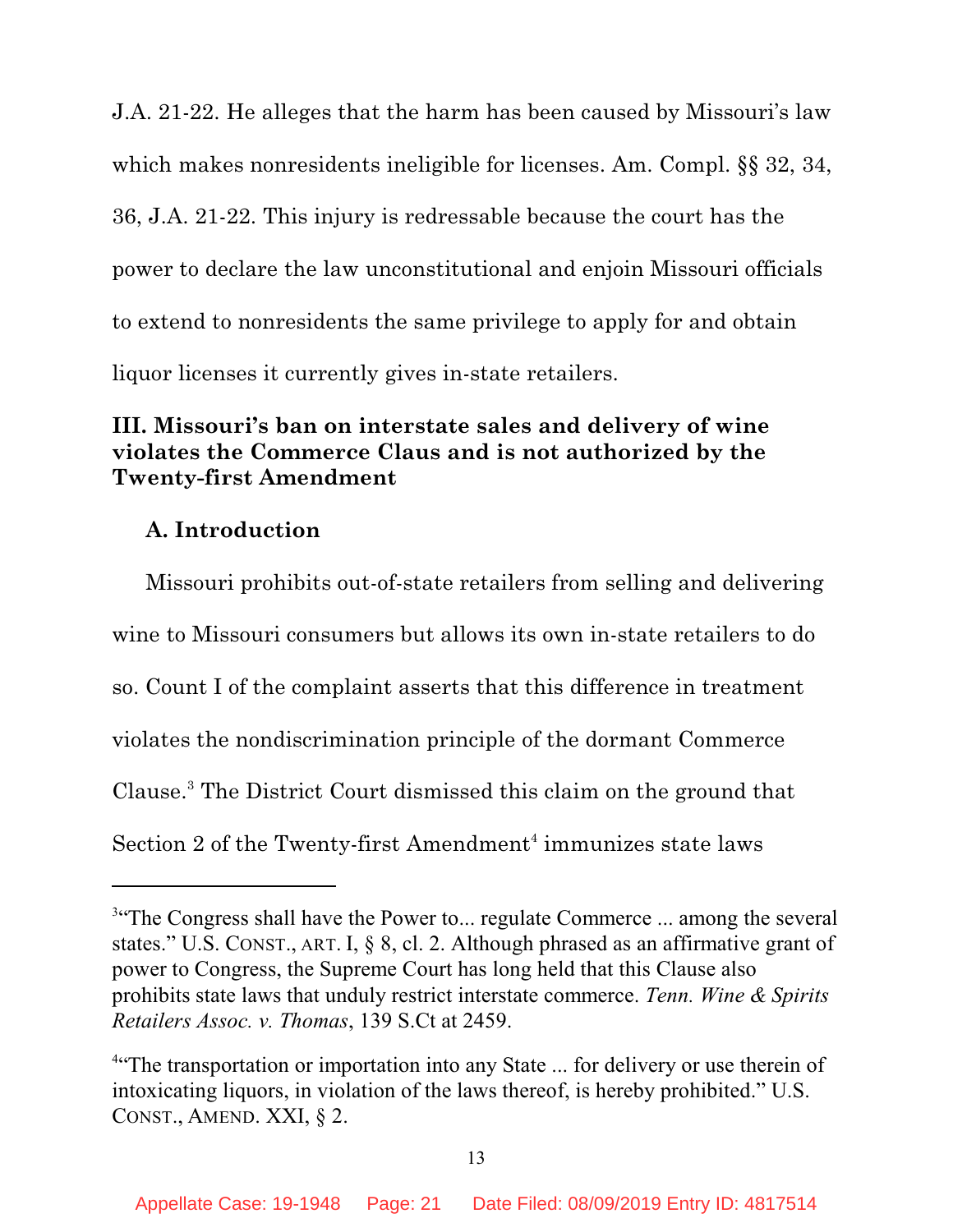regulating liquor retailers from Commerce Clause scrutiny, so it did not matter whether the law discriminated against out-of-state entities. It relied on a single controlling opinion from this Court: *Southern Wines & Spirits. v. Div. of ATC*, 731 F.3d 799 (8th Cir. 2013). Opinion, *infra* at 40-45, J.A. 38-43.

Shortly after the District Court issued its decision, the Supreme Court decided *Tenn. Wine & Spirits Retailers Assoc. v. Thomas*, 139 S.Ct. 2449 (2019), which held to the contrary. It ruled 7-2 that the Twenty-first Amendment does not permit states to discriminate against out-of-state liquor interests, and does not immunize laws regulating retailers from Commerce Clause scrutiny. Discriminatory liquor laws of all kinds are presumptively unconstitutional unless the state can prove that prohibiting nonresidents from selling liquor is necessary for public health and safety. This Court should therefore reconsider the holding in *Southern Wines,* issue a new opinion consistent with *Tenn. Wine & Spirits Retailers Assoc. v. Thomas,* and remand the case to the District Court to determine whether the Missouri residency rule being contested is constitutional under the new standard.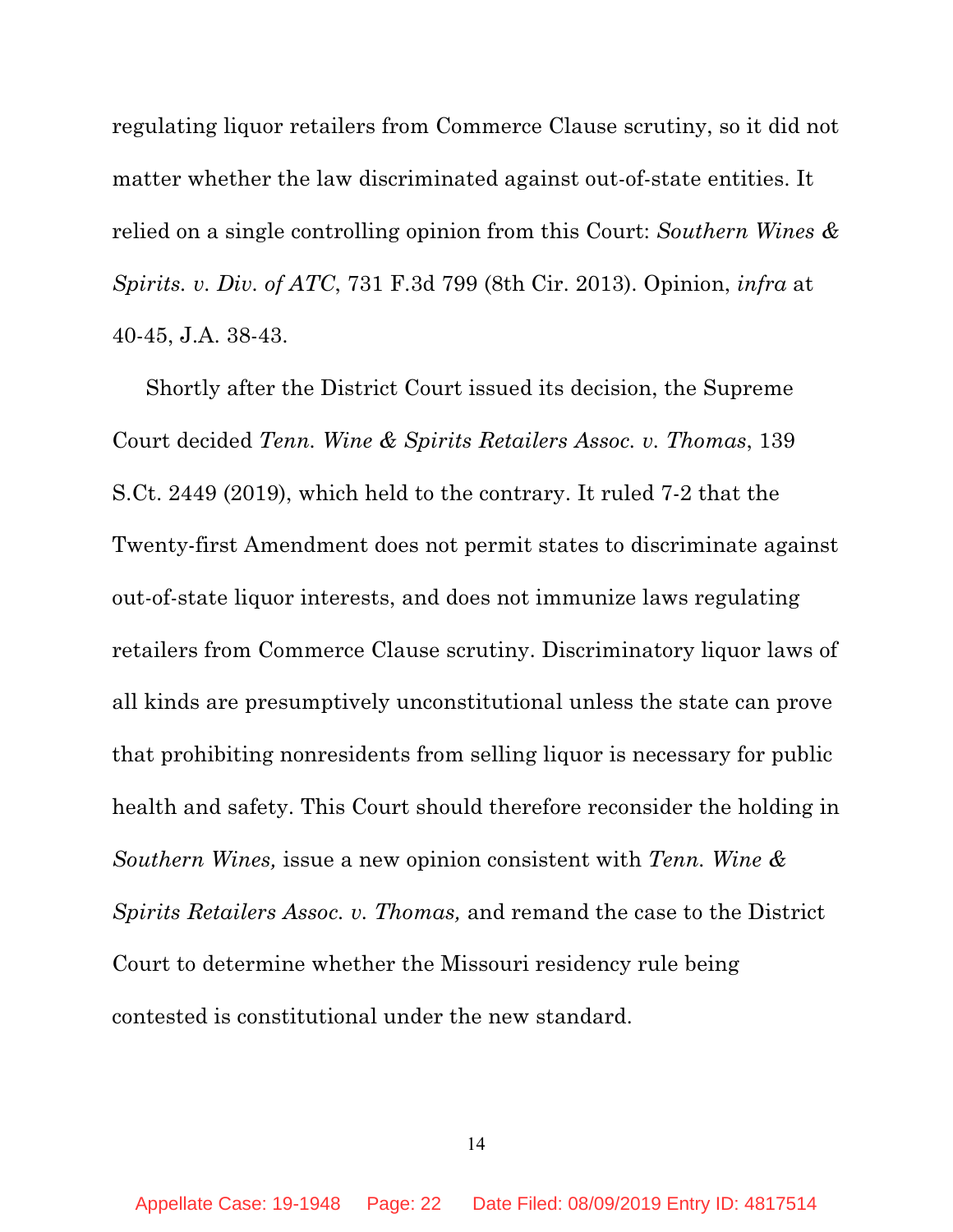## **B. Background legal context**

Three cases are important to understanding the unusual context to this appeal and to resolving the constitutionality of Missouri's discriminatory ban on direct-to-consumer wine sales by out-of-state retailers.

The first is *Granholm v. Heald,* 544 U.S. 460 (2005). It held that state laws that discriminated against out-of-state wineries violated the Commerce Clause and were not saved by the Twenty-first Amendment. If a state allowed its own wineries to sell and ship wine directly to consumers, it must also allow out-of-state wineries to do so. However, in the course of its opinion, the Supreme Court also noted that the three-tier system<sup> $5$ </sup> was unquestionably legitimate, and that state laws were valid as long as they treated wine produced out of state the same as wine produced in the state. 544 U.S. at 489. The Court said nothing one way or the other about whether there was something unique about

<sup>5</sup>The three-tier distribution system for alcoholic beverages was widely adopted after Prohibition to diversify ownership and prevent manufacturers from controlling the liquor market. It requires that manufacturers may sell liquor only to separately-owned wholesalers, who may sell only to separately-owned retailers who sell to the public, and that all sellers must be licensed. A study by the FTC found that this system raises costs, reduces selection, and burdens the overall market. Possible Anticompetitive Barriers to E-Commerce: Wine 3-4 (2003), https://www.ftc.gov/reports/possible-anticompetitive-barriers-e-commerce-wine.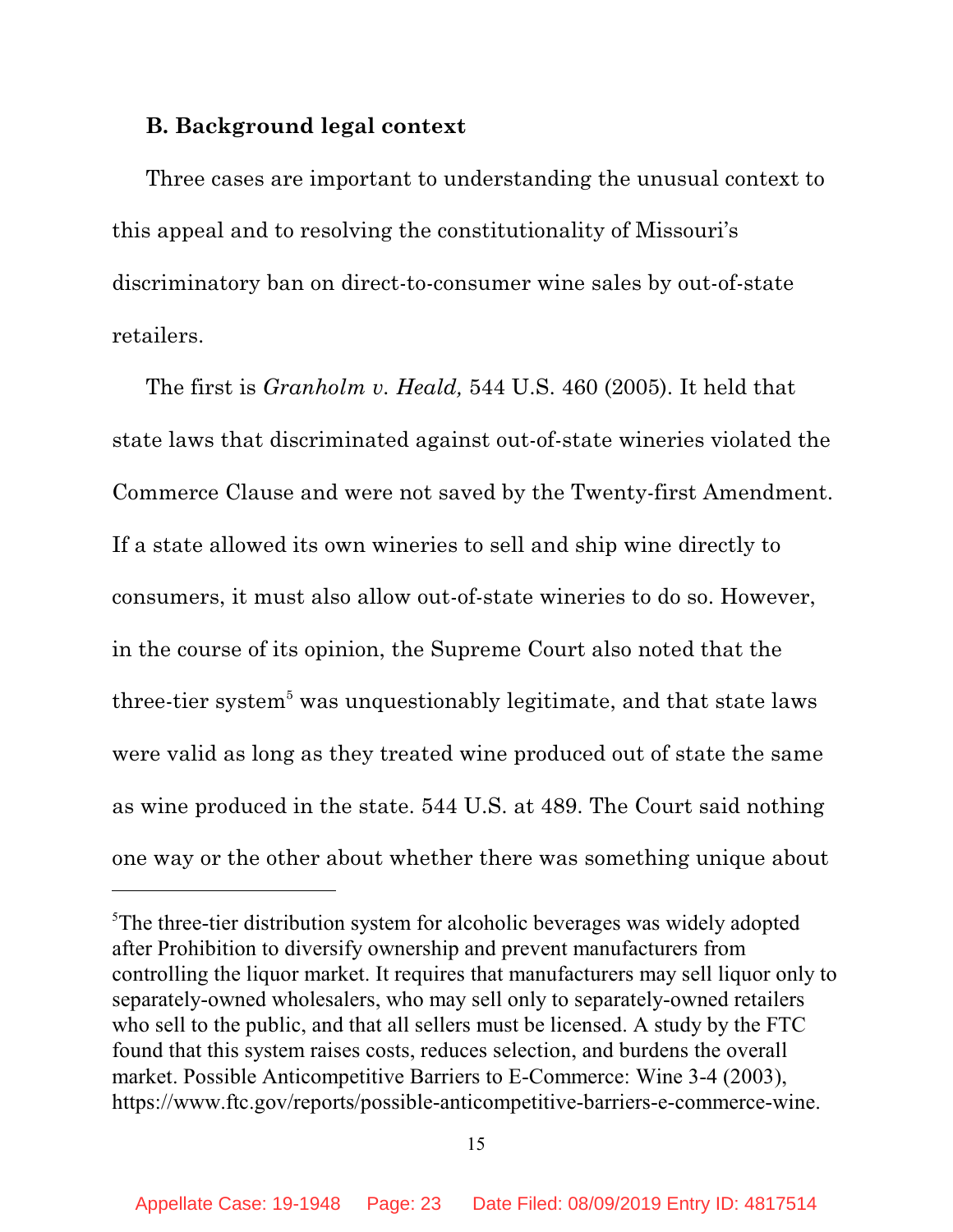wineries, or whether its decision would also apply to sales and shipments by wine retailers. This opened the door to varying interpretations among the Circuits.

The second is *Southern Wines & Spirits v. Div. of ATC,* in which this Circuit interpreted *Granholm's* language as drawing a "bright line" between the producer tier (wineries) and the other two tiers of the distribution system. 731 F.3d at 809-10. It reasoned that if the threetier system were unquestionably legitimate and the dormant Commerce Clause were primarily concerned with discrimination against out-of-state products, then state laws regulating retailers and wholesalers were not subject to Commerce Clause challenge. They fell within the Twenty-first Amendment's broad grant of authority allowing states to regulate the liquor distribution system as they thought best. A state could decide to forbid nonresidents from selling liquor out of concern that nonresidents might not show the same sense of community responsibility as residents would, and that decision would be immune from Commerce Clause scrutiny even though it discriminated against interstate commerce. *Id.* The Second Circuit reached the same conclusion. *Arnold's Wines v. Boyle,* 571 F.3d 185, 189-91 (2d Cir. 2009).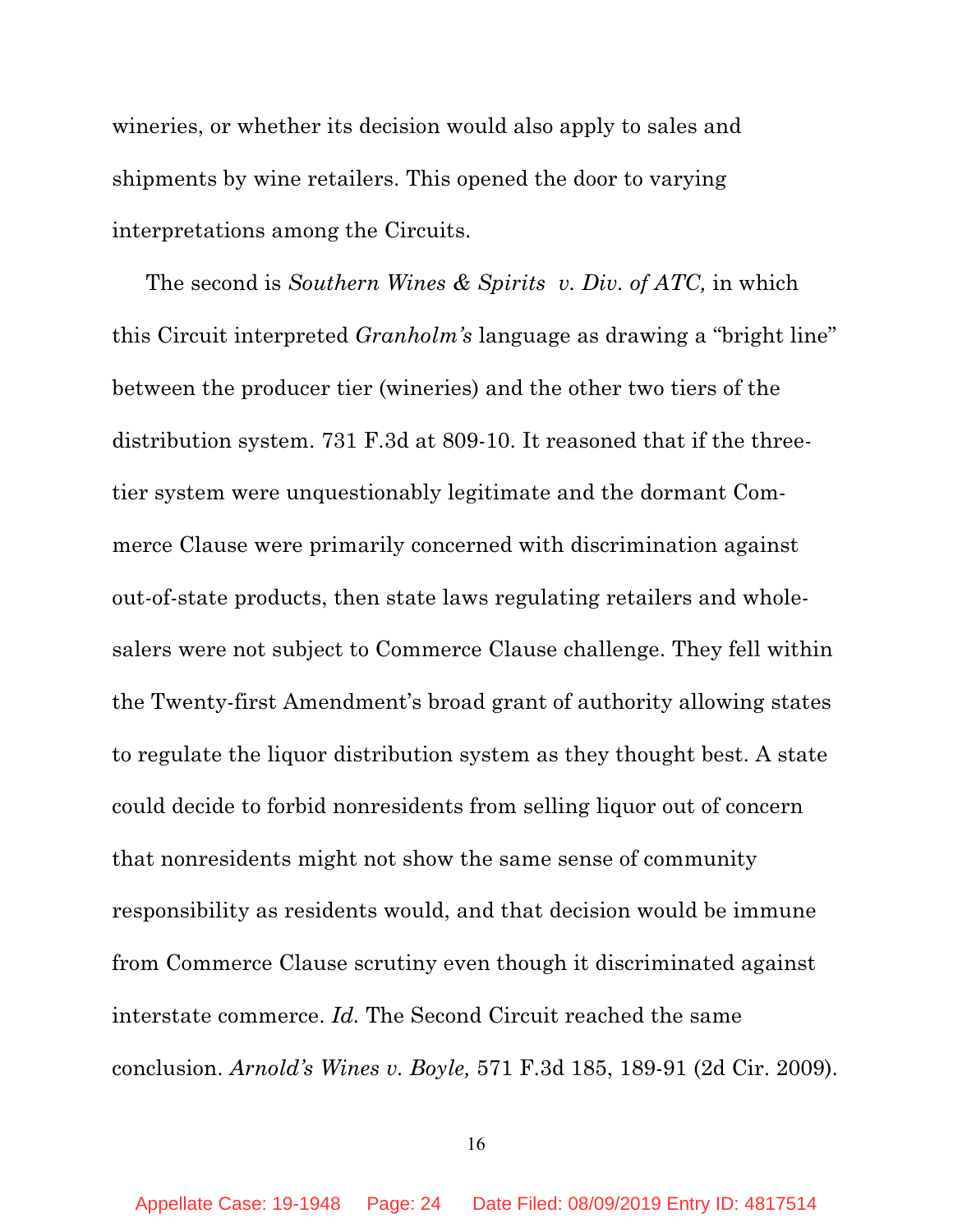Other Circuits interpreted *Granholm* differently and held that the nondiscrimination principle applied not only to wineries, but also to wine retailers. They saw nothing in the Court's discussion of the legitimacy of the three-tier system as suggesting that its regulations were exempt from Commerce Clause scrutiny. They read the language about product discrimination as reflecting that *Granholm* happened to involve wine producers, and not as a general limitation on the scope of the nondiscrimination principle.

The Fifth and Sixth Circuits applied the nondiscrimination principle to retail liquor licenses and struck down residency laws that prevented nonresidents from obtaining them. *Tenn. Wine & Spirits Retailers Assoc. v. Byrd*, 883 F.3d 608, 612 (6th Cir. 2018); *Cooper v. Tex. Also. Beverage Com'n,* 820 F.3d 730, 742 (5th Cir. 2016). The Seventh Circuit applied the nondiscrimination principle to retail wine shipping rules that allowed in-state retailers to ship wine to consumers but prohibited those located outside the state from doing so. *Lebamoff Enterp. Inc. v. Rauner*, 909 F.3d 847, 849-50 (7th Cir. 2018). This created a Circuit split on the question of whether state laws regulating liquor retailers were subject to or exempt from Commerce Clause scrutiny.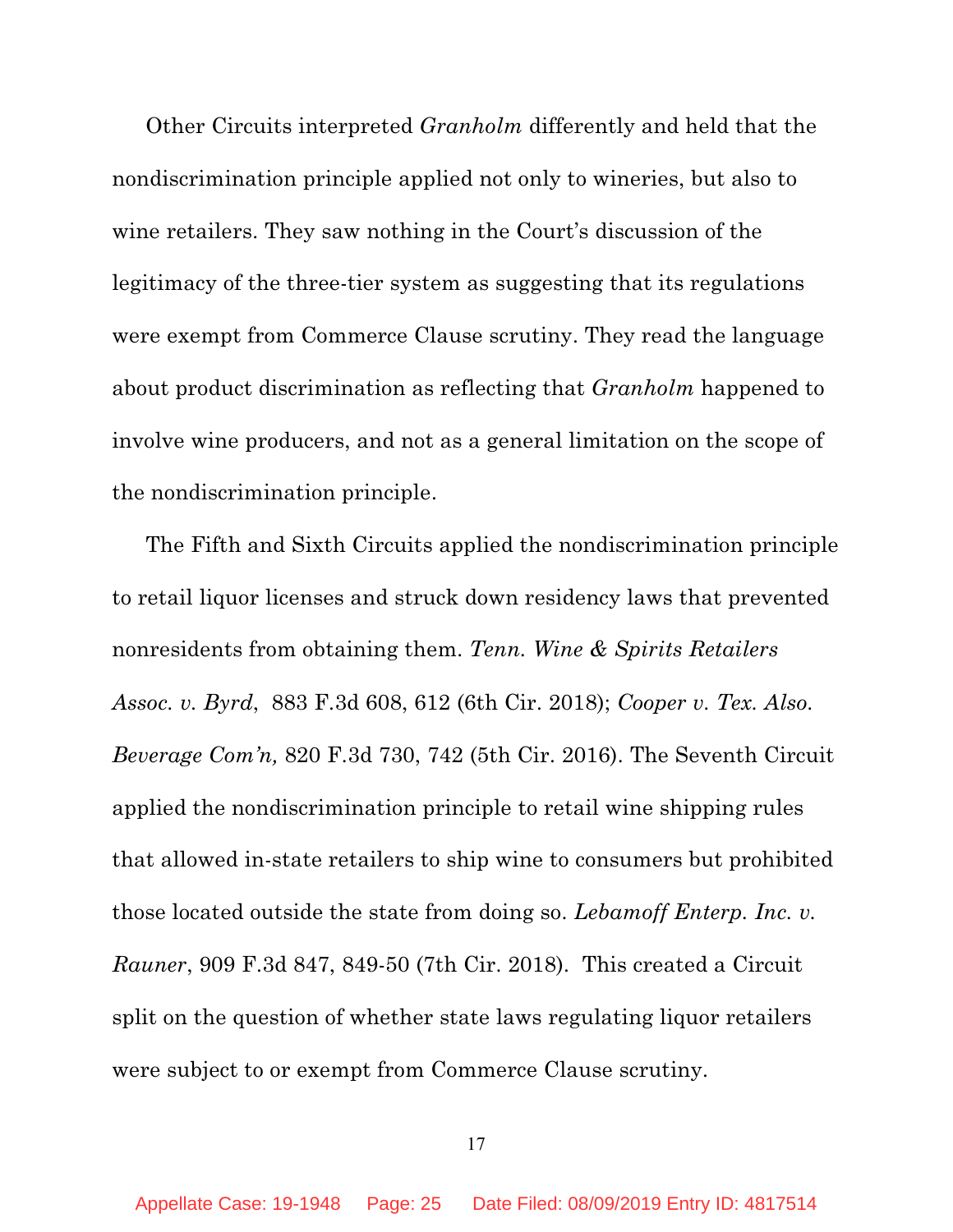The third, and most significant, case is *Tenn. Wine & Spirits Retailers Assoc. v. Thomas,* in which the Supreme Court resolved the Circuit split. It held 7-2 that there is no bright line between the producer tier and the wholesaler/retailer tiers. It saw no sound basis for having different constitutional doctrines for producers and for retailers, and held that the nondiscrimination principle applied to all state liquor laws. 139 S.Ct. at 2470-71. It held held that the dormant Commerce Clause prohibits discrimination against all out-of-state *economic interests (*including retailers) and not just against out-of-state *producers*. 139 S.Ct. at 2471. This circuit's holding to the contrary in *Southern Wines* is therefore no longer good law. Because the District Court's decision was based on *Southern Wines*, it should be reversed and the issue reconsidered under *Tenn. Wine & Spirits Retailers Assoc. v. Thomas.*

## **C. Count I states a valid claim under** *Tennessee Wine* **that Missouri discriminates against out-of-state retailers**

Sarasota Wine Market is a Florida retailer which is being prevented from engaging in a simple act of interstate commerce -- selling and shipping wine to a customer in Missouri named Michael Schlueter. Am. Compl. ¶¶ 19-20, 25-26, J.A. 19-20. The selling and shipping of wine is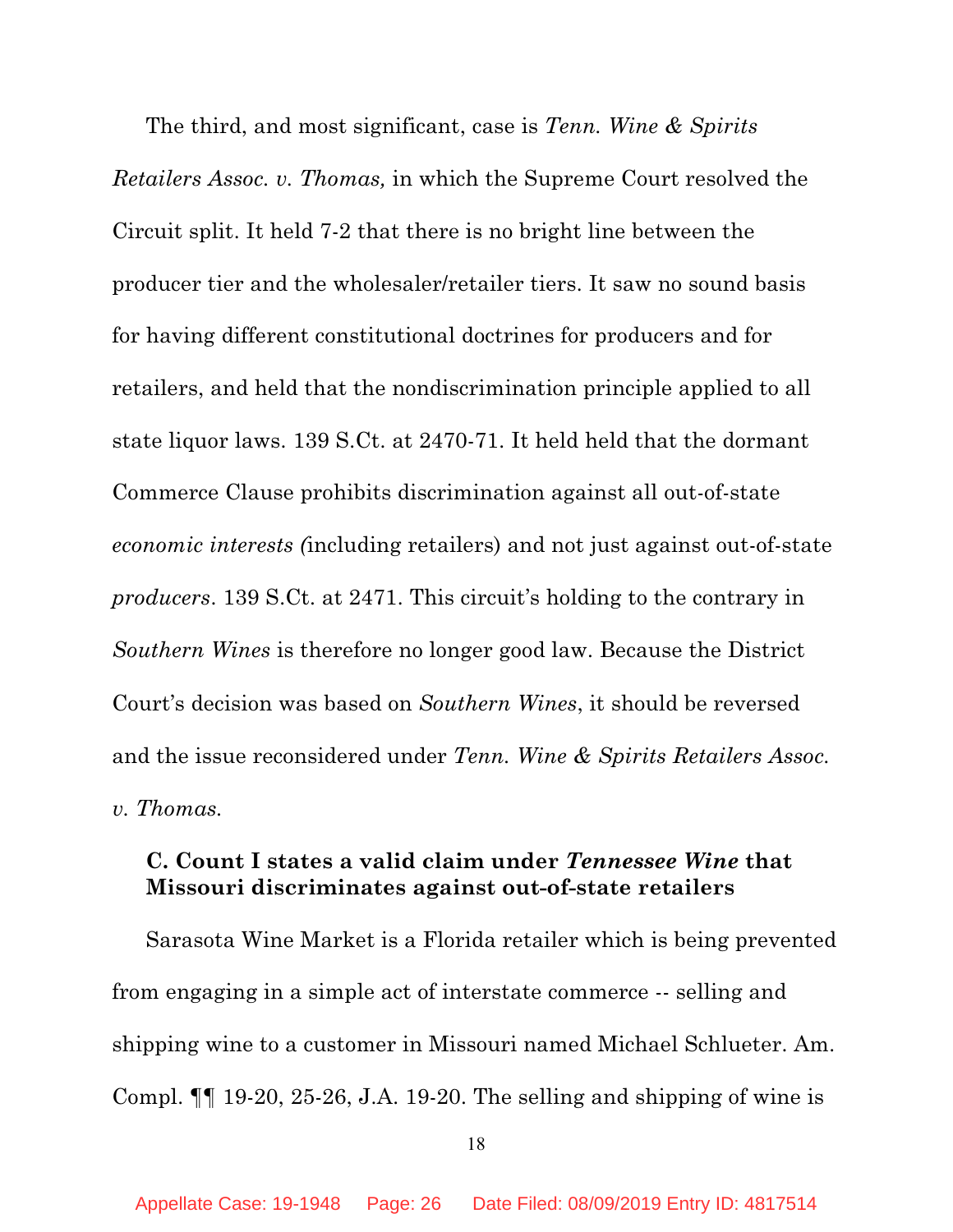lawful in Missouri. Retailers located in the state can take orders by phone, email or Internet from customers who never set foot on the premises and ship that wine to their homes. Retailers located outside Missouri are prohibited from doing so. Mo. Rev. Stat. § 311.060. This is not a situation where Missouri has decided that everyone must buy their wine in person after producing identification and therefore bans all Internet sales. It only bans such sales from retailers located in other states and engaging in interstate commerce.

Laws that discriminate against out-of-state entities and protect local businesses from competition have always been invalid under the Commerce Clause unless the State can prove that no less discriminatory alternative would protect its interests. *S. D. Farm Bureau, Inc. v. Hazeltine*, 340 F.3d at 593, *citing C & A Carbone, Inc. v. Town of Clarkstown, N.Y.*, 511 U.S. 383, 392 (1994); *Brown-Forman Dist. Corp. v. N.Y. State Liquor Auth.*, 476 U.S. 573, 579 (1986). This nondiscrimination principle applies to state laws regulating all kinds of commerce, including alcoholic beverages. *Tenn. Wine & Spirt Retailers Assoc. v. Thomas,* 139 S.Ct. at 2456 (issuance of retail licenses); *Granholm v. Heald*, 544 U.S. at 472, 487 (direct-to-consumer shipments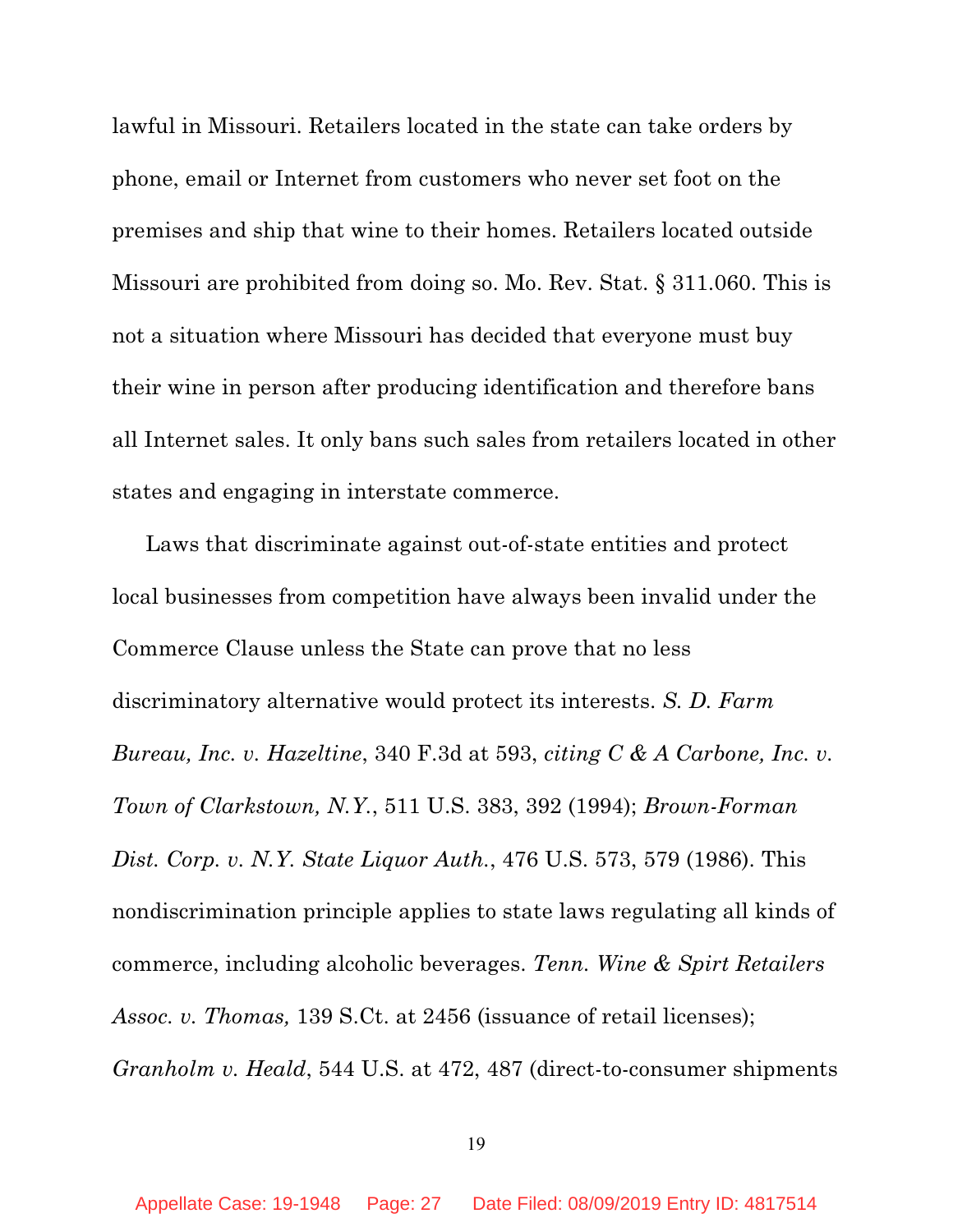by wineries); *Bacchus Imports, Ltd. v. Dias*, 468 U.S. 263, 272-73 (1984) (tax on liquor shipped into the state).

There is no dispute that Missouri discriminates against out-of-state wine retailers. A business located in Missouri may obtain a retail package liquor license under Mo. Rev. Stat. § 311.200(1) that allows it to take wine orders by phone, email or Internet, and deliver that wine to consumers' residences throughout the state. Mo. Rev. Stat. § 311.300(2). It may use a common carrier to make those deliveries. Mo. Rev. Stat. § 311.185(4). Am. Compl., ¶¶ 14-16, J.A. 18-19.<sup>6</sup> An out-of-state retailer like Sarasota Wine Market may not because the license is available to Missouri citizens only. Mo. Rev. Stat. § 311.060(1). Without such a license, shipping wine to Missouri consumers is unlawful. Mo. Rev. Stat. § 311.050. Am. Compl. ¶¶ 16-18, J.A. 19. The residency restriction therefore provides a major economic benefit to Missouri retailers, which are the only ones who can engage in e-commerce in the state by selling wine over the Internet and shipping

<sup>6</sup>To the extent that these privileges are not clear from the face of the statute, evidence including a 2014 decision by the Division of Alcohol and Tobacco Control makes them clear. This evidence will be offered at the summary judgment stage if the State were to deny them in its answer.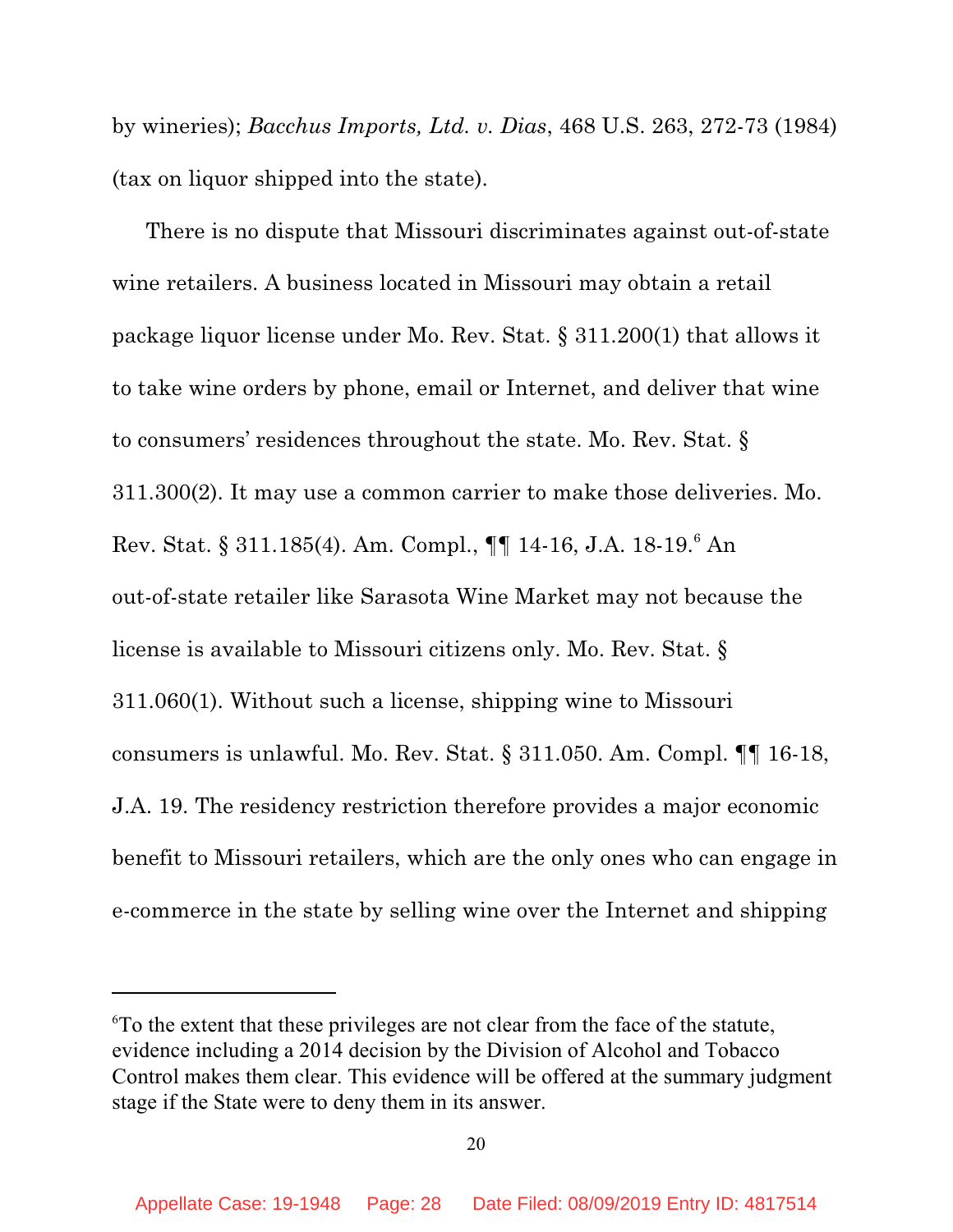it to consumers' homes. It costs Sarasota Wine Market lost profits. Am. Compl. ¶ 26, J.A. 20.

When a state law discriminates against out-of-state economic actors, including those involved in the wine industry, the law can be sustained only upon a showing that it is narrowly tailored to advance a legitimate local purpose that cannot be served by nondiscriminatory alternatives. *Tenn.Wine & Spirits Retailers Assoc. v. Thomas*, 139 S.Ct. at 2461, 2469, 2474. Laws that give a competitive advantage to in-state businesses are therefore usually invalid because protectionism is not a constitutionally legitimate state interest. 139 S.Ct at 2469-70. The State must justify discriminatory laws by proving they are reasonably necessary to advance the state's interest in public health and safety. 139 S.Ct at 2470, 2472-73. This is a question of actual effect, not legislative intent. The State must prove with "concrete evidence" that the predominant effect of a law is the protection of public health or safety, not protectionism, and it must prove that less discriminatory alternatives would not work. Mere speculation and unsupported assertions are insufficient. 139 S.Ct. at 2474. Given that Missouri already allows in-state retailers, in-state wineries, and out-of-state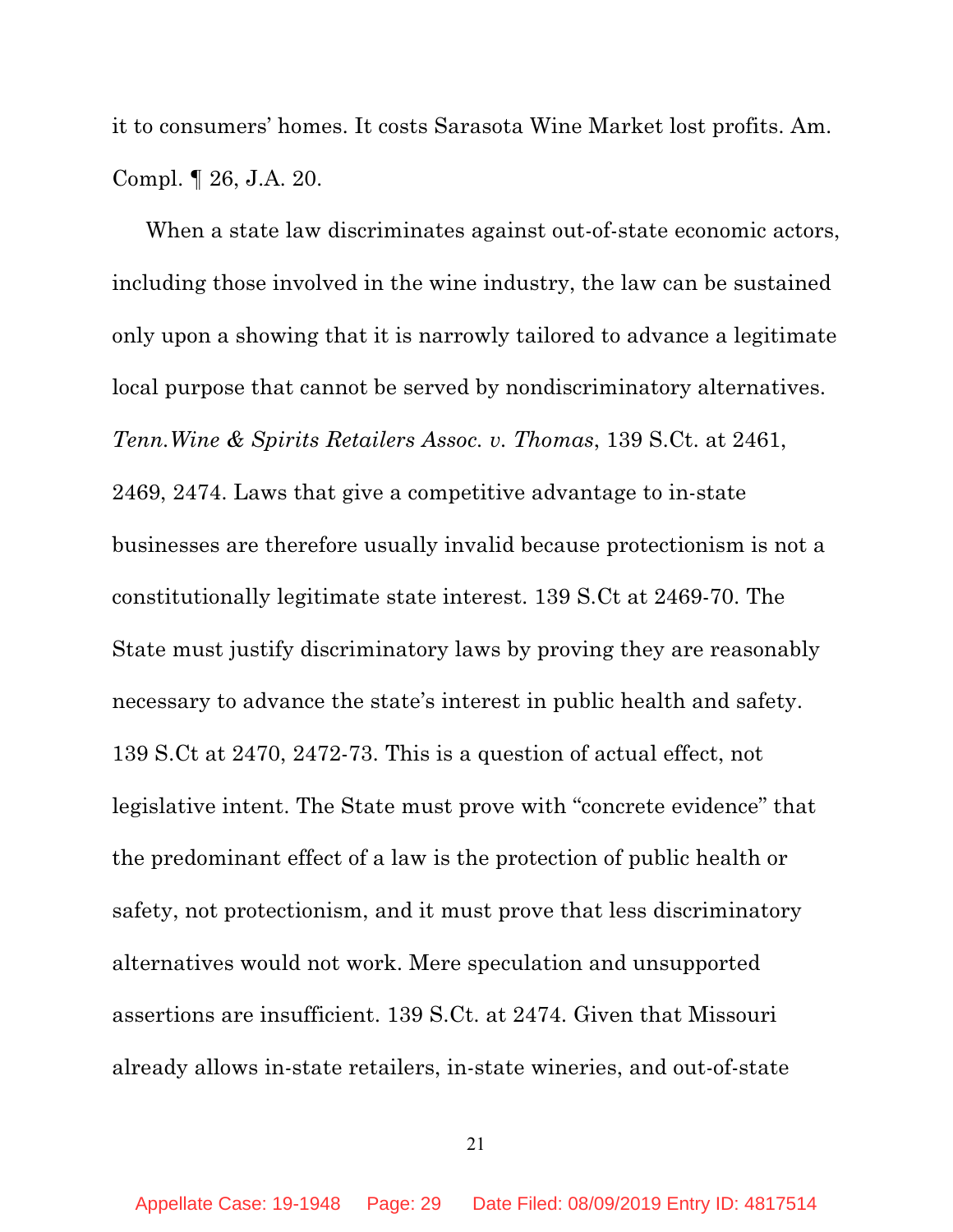wineries to ship wine by common carrier to consumers' homes, *see* Mo. Rev. Stat. § 311.185 (wine shipper license), it is implausible that it can prove that shipments from out-of-state retailers who use the same carriers pose some distinct threat to public health and safety that justifies such a selective and discriminatory ban. Nevertheless, the case should be remanded to give the State the opportunity to produce the necessary concrete evidence that meets this "exacting standard." *Granholm v. Heald*, 544 U.S. at 493.

## **IV. Missouri's ban on nonresidents engaging in the retail liquor business states a valid claim under the Privileges and Immunities Clause.**

In Count II of the complaint, plaintiff Heath Cordes alleges that Missouri is denying him the opportunity to engage in his occupation as a wine merchant upon the same terms as Missouri citizens. He asserts that this discrimination violates the Privileges and Immunities Clause.<sup>7</sup> Whether denying a state privilege to out-of-state residents will violate

<sup>&</sup>lt;sup>7</sup>"The Citizens of each State shall be entitled to all Privileges and Immunities of Citizens in the several States." U.S. CONST., ART. IV, § 2. There is a similar clause in the Fourteenth Amendment providing that "No state shall make or enforce any law that shall abridge the privileges or immunities of citizens of the United States." U.S. CONST., AMEND. XIV, § 1. The former refers to privileges created by state law; the latter to federal privileges. Only the former is at issue in this case.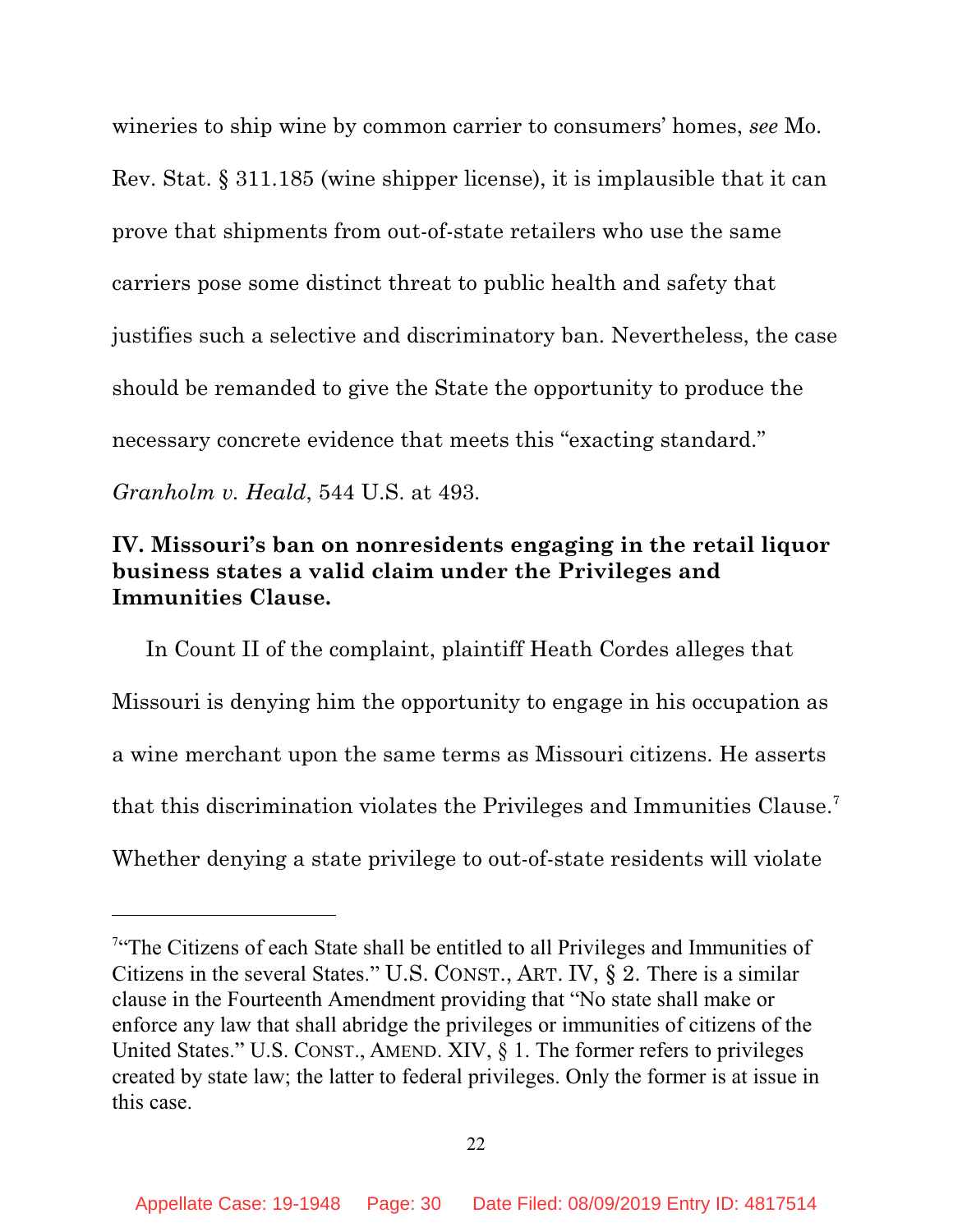this Clause requires a two-part inquiry: (1) whether the state's law discriminates against out-of-state residents with regard to a privilege protected by the Clause, and (2) if so, whether sufficient justification exists for the discrimination. *Minnesota v. Hoeven,* 456 F.3d 826, 834 (8th Cir. 2006), *citing United Bldg. & Const. Trades Council v. City of Camden*, 465 U.S. 208, 218-19 (1984).

The Privileges and Immunities Clause protects privileges that are fundamental to the vitality of the nation. Among them are owning property, having access to the courts, and (as relevant to this case) engaging in a trade, business or occupation. *McBurney v. Young*, 569 U.S. 221, 226-27 (2013). The courts have repeatedly held that having the opportunity to earn a livelihood is fundamental and cannot be denied to nonresidents. Jobs are vital to the national economy, whether a person is practicing law, *Sup. Ct. of N.H. v. Piper*, 470 U.S. 274, 280- 81 (1985), working on the Alaska pipeline, *Hicklin v. Orbeck*, 437 U.S. 518, 524 (1978), fishing for shrimp, *Toomer v. Witsell*, 334 U.S. 385, 398-99 (1948), working construction, *United Bldg. & Const. Trades Council v. City of Camden*, 465 U.S. 208, 210-11 (1984), or selling goods by mail-order. *Ward v. State,* 79 U.S. 418, 424-25 (1870). *See also*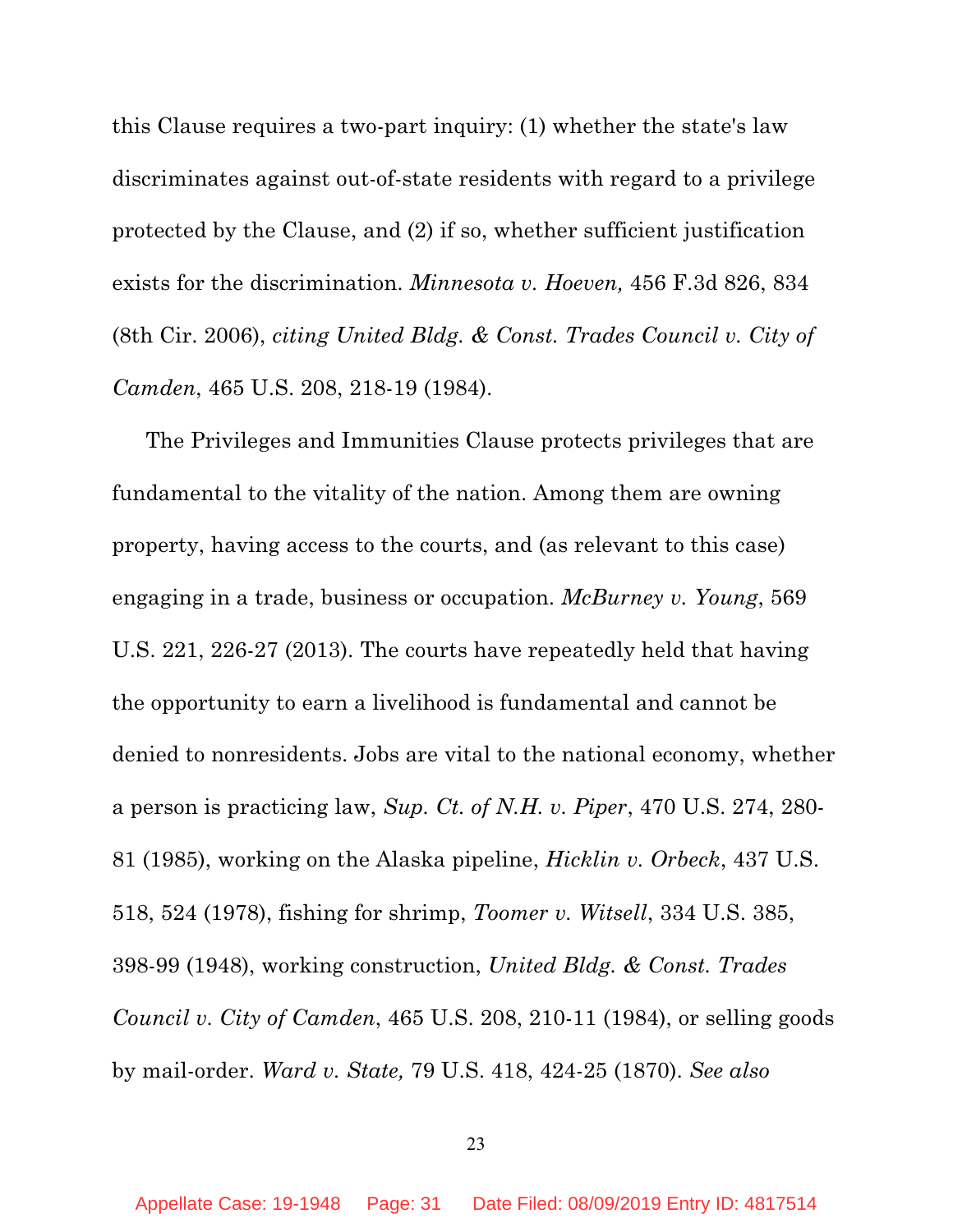*Minnesota v. Hoeven,* 456 F.3d at 834 (fundamental privileges include the means to pursue a livelihood). A state may regulate the exercise of these privileges and require licenses, but may not discriminate against nonresidents by denying them equal access to those licenses. *Sup. Ct. of N.H. v. Piper*, 470 U.S. at 280-81 (law license); *O'Reilly v. Bd. of App. of Montgomery Co., Md.*, 942 F.2d 281, 284-85 (4th Cir. 1991) (taxi license).

No case has ever held that pursuing a lawful occupation falls outside the protection of the Clause, and selling wine at retail is a lawful occupation in Missouri. Nevertheless, the District Court dismissed the Privileges and Immunities claim on such a basis, holding that the selling of alcoholic beverages was not the kind of occupation protected by the Clause because there was no "natural right" to engage in the liquor business. Opinion, *infra* at 47-48, J.A. 44-45. The District Court drew this language from several Missouri state cases that addressed a quite different issue -- whether there was a right to engage in *unlawful* liquor sales. None had anything to do with whether a State could deny a nonresident the opportunity to engage in the liquor trade when it was lawful for residents to do so. *E.g., Steams Serv. Co. v.*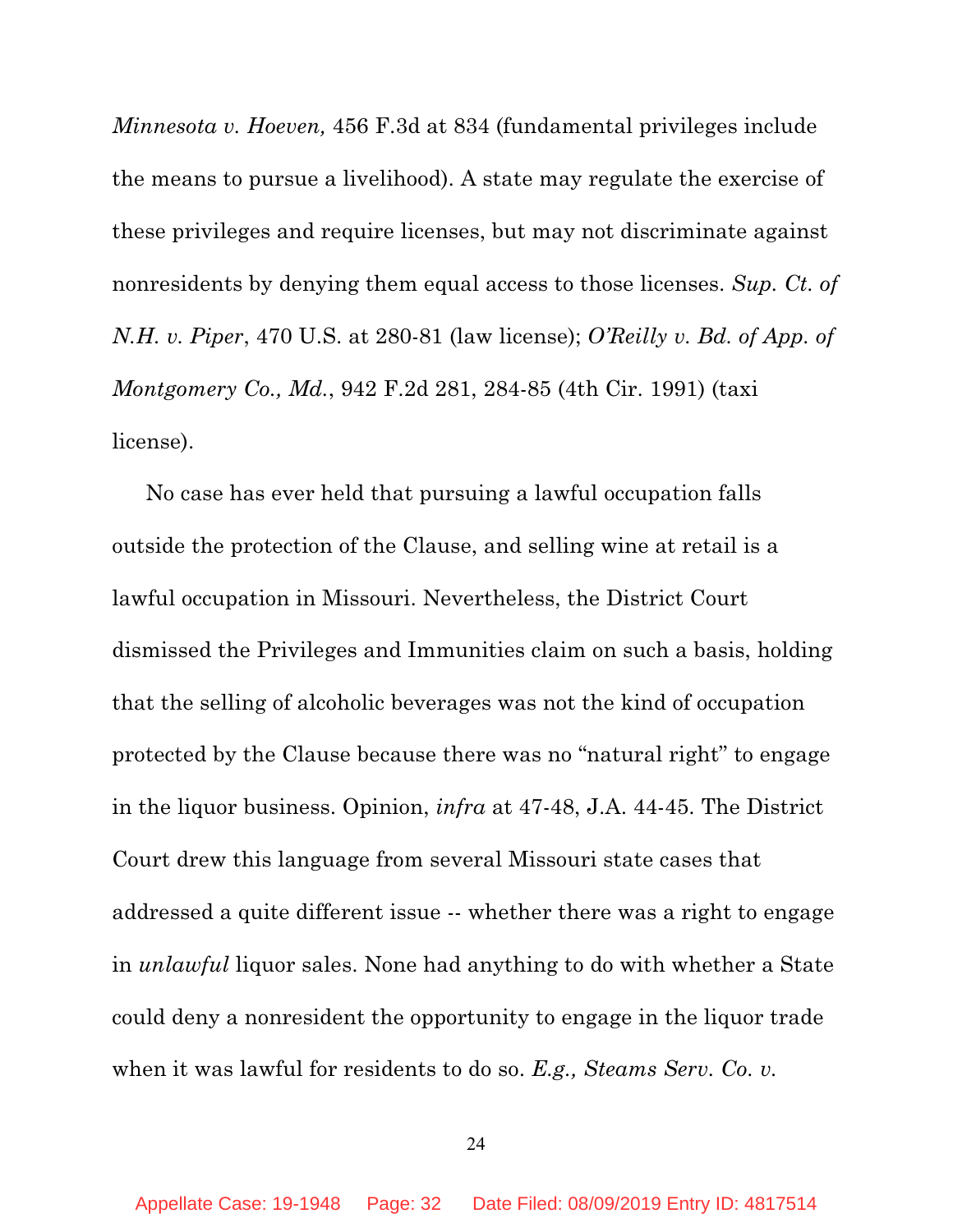*Wright*, 505 S.W.2d 65, 68 (Mo. 1974) (no right to sell liquor on a riverboat when legislature had not authorized such sales); *Milgram Food Stores, Inc. v. Ketchum*, 384 S.W.2d 510 (Mo. 1964) (no right to offer a free prize to those who bought liquor when state law prohibited premiums and prizes). This was an erroneous basis for dismissing the complaint because the Privileges and Immunities Clause protects privileges, not natural rights, and Missouri gives its own citizens the privilege to sell wine at retail.

The District Court's conclusion that engaging in the liquor business is an occupation totally exempt from the Privileges and Immunities Clause was erroneous and unsupported by any authority. There is no dispute that Mr. Cordes, a noneresident, is being denied a privilege to engage in the wine business upon the same terms as Missouri citizens, so the case should be remanded to determine under the second prong of *Minnesota v. Hoeven,* whether sufficient justification exists for the discrimination. 456 F.3d at 834. This cannot be decided on a motion to dismiss because it requires a factual record that has not yet been developed. *Sup. Ct. of N.H. v. Piper*, 470 U.S. at 284.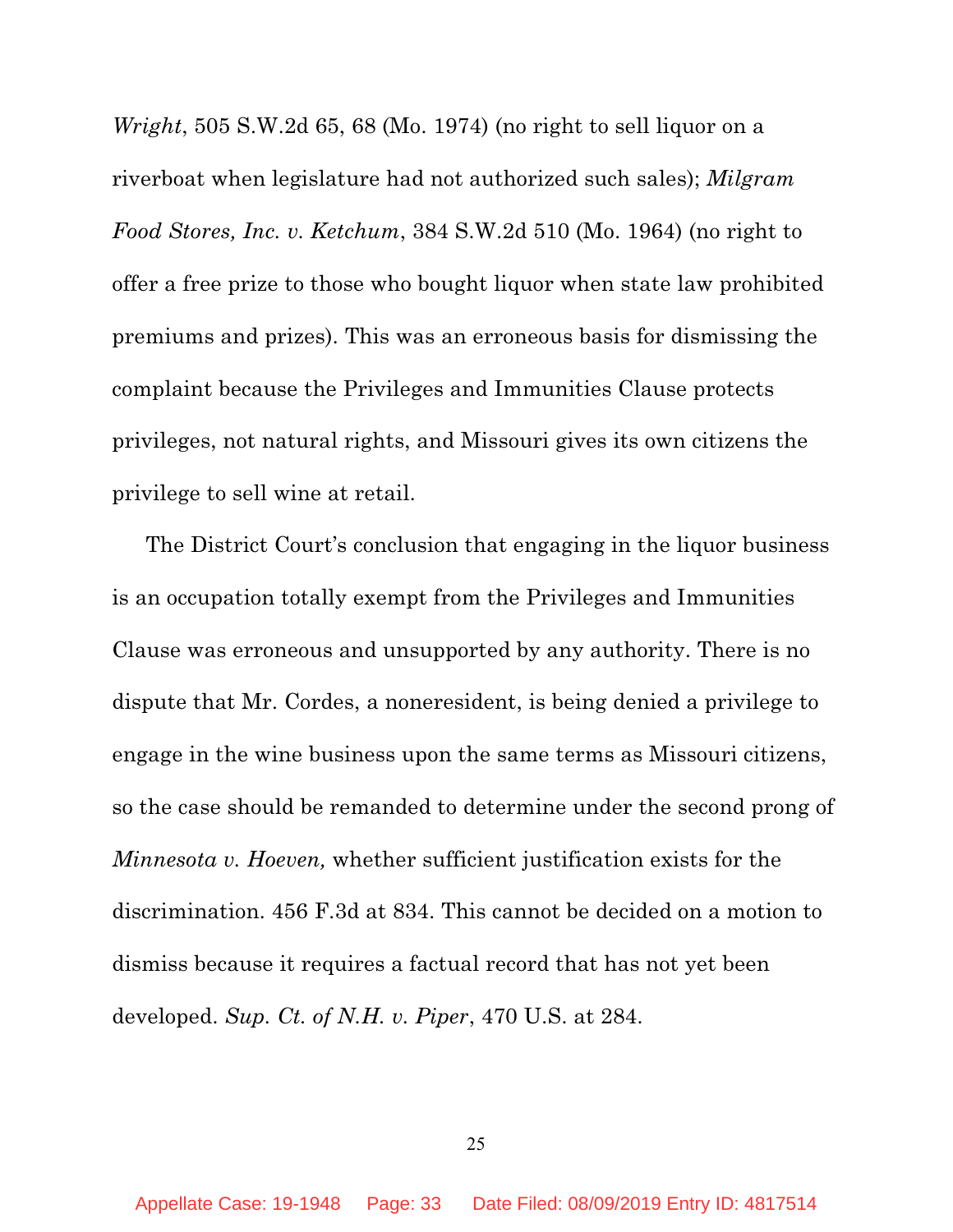## **V. Conclusion**

For the foregoing reasons, the decision of the District Court should be reversed and the case remanded for further proceedings.

> Respectfully submitted, Attorneys for plaintiffs*:*

*s/ James A. Tanford*  James A. Tanford, *counsel of record* Robert D. Epstein *Epstein Cohen Seif &* Porter, LLP 50 S. Meridian St., Ste 505 Indianapolis IN 46204 Tel. 812-332-4966 Fax. 317-638-9891 tanfordlegal@gmail.com

Alan S. Mandel (MO 29137) Mandel & Mandel, LLP 1108 Olive St., 5th Floor St. Louis MO 63101 877-893-1256 dsmm001 @aol.com

## **STATEMENT THAT BRIEF IS VIRUS-FREE**

The brief and addendum have been scanned for viruses and are virus-free.

> s/ James A. Tanford James A. Tanford